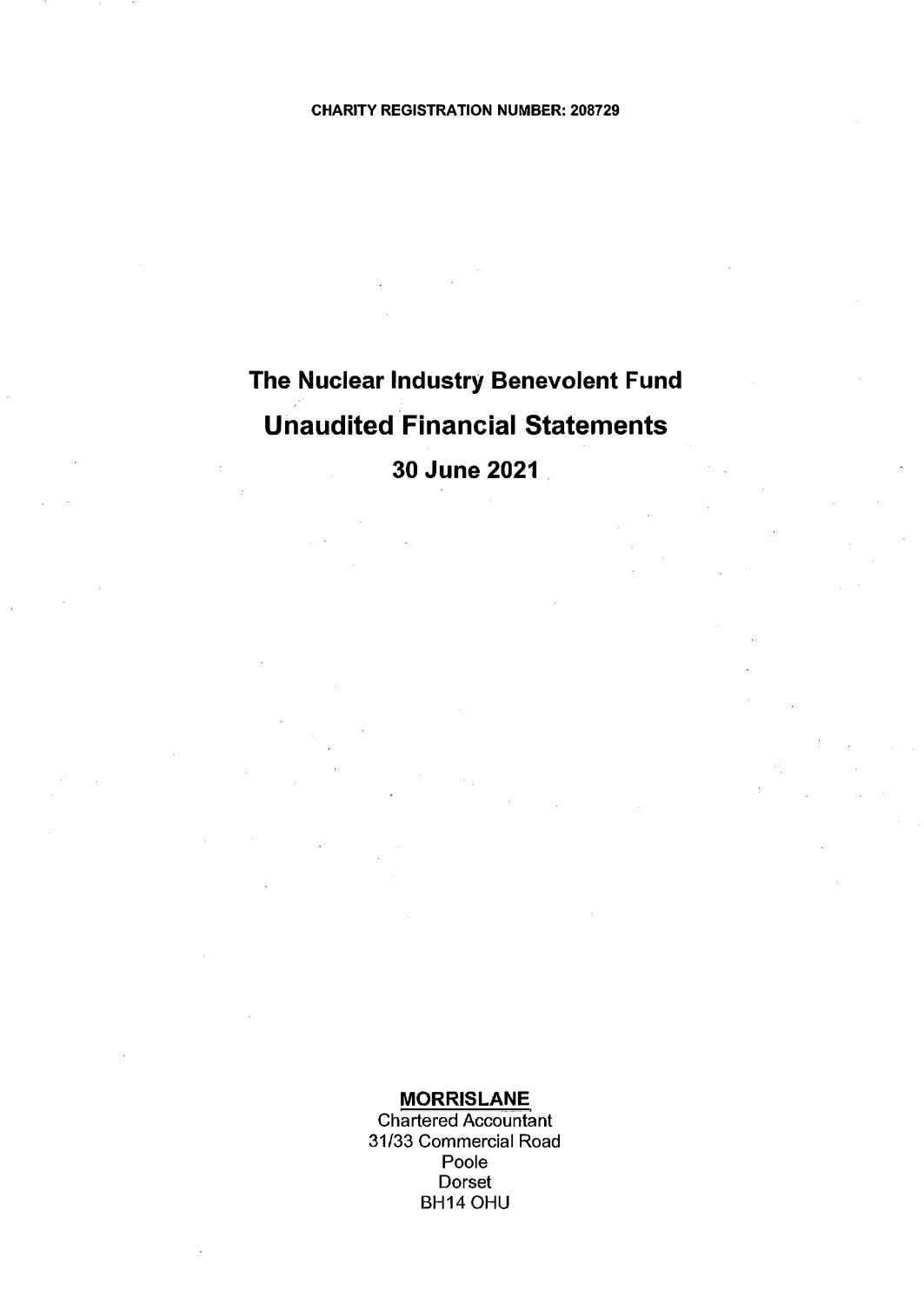## **Financial Statements**

## Year ended 30 June 2021

|                                                                  | Page |
|------------------------------------------------------------------|------|
| Trustees' annual report                                          | 1    |
| Independent examiner's report to the trustees                    | 10   |
| Statement of financial activities                                | 11   |
| Statement of financial position                                  | 12   |
| Notes to the financial statements                                | 13   |
| The following pages do not form part of the financial statements |      |
| Detailed statement of financial activities                       | 21   |
| Notes to the detailed statement of financial activities          | 22   |

 $\mathcal{A}^{\mathcal{A}}$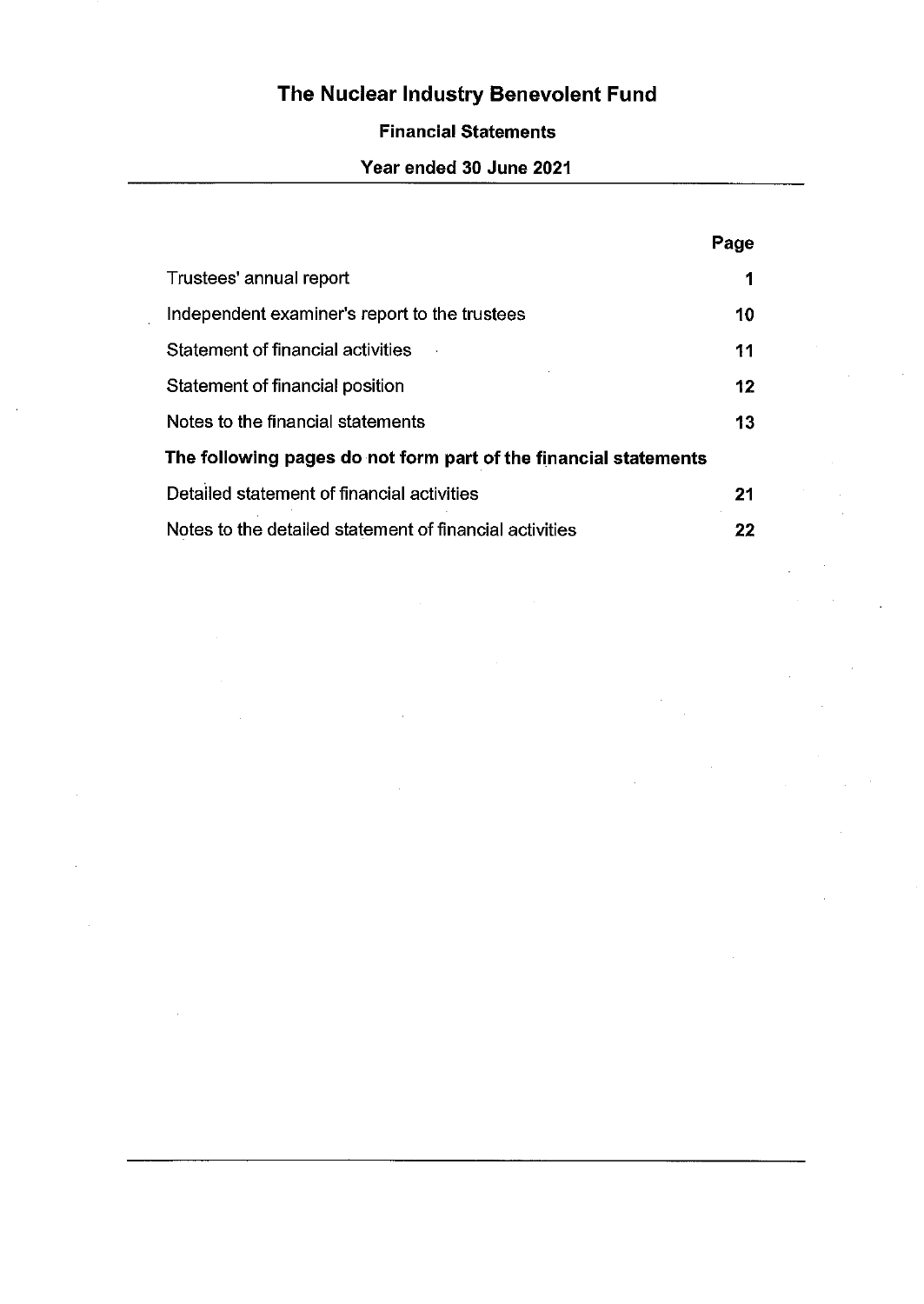### **Trustees' Annual Report**

### Year ended 30 June 2021

The trustees present their report and the unaudited financial statements of the charity for the vear ended 30 June 2021.

### **Chair's report**

The Fund has operated for the whole of this period under the restrictions imposed by the Covid pandemic. Although changes to working practice had already been implemented during the first lockdown in early 2020, no one would have expected the situation to have continued for so long. Staff continue to work mainly from home with some visits to the office and are happy with this arrangement. Despite this most unusual set of circumstances, we believe that TNIBF has continued to provide a seamless service to those applying to and receiving assistance from the Charity. One might have expected the pandemic to give rise to an increased level of requests for help as individuals struggled with all the changes; this does not appear to have been the case with enquiries remaining at prepandemic levels.

All meetings have been held virtually and this has been very effective and has also helped reduce costs. Although virtual meetings are a very valuable tool, the return to at least some direct contact is something to look forward to in the future.

The problem of reaching those in need has not diminished despite continuing efforts to publicise the Fund to the increasingly fragmented nuclear industry. However, the bursary scheme, introduced last year, has helped a number of people who for financial reasons were struggling to undertake nuclear related qualifications or to begin or further their career within the nuclear field. Publicity will remain a major focus of the Fund in the future.

The number of Trustees was reduced with the resignation of Malcolm Andrew, who gave many years of service to the Fund. The aim for next year is to recruit two new trustees initially, who will look to raise the Fund's awareness in different parts of the industry. I would like to thank all the Trustees for their wisdom and hard work on behalf of TNIBF.

Finally, I would like to thank the Fund staff for their continued hard work and support. The future will necessitate further change and we need to carefully consider how best to take the Fund forward and continue to fulfil the needs of potential beneficiaries.

Gareth Beynon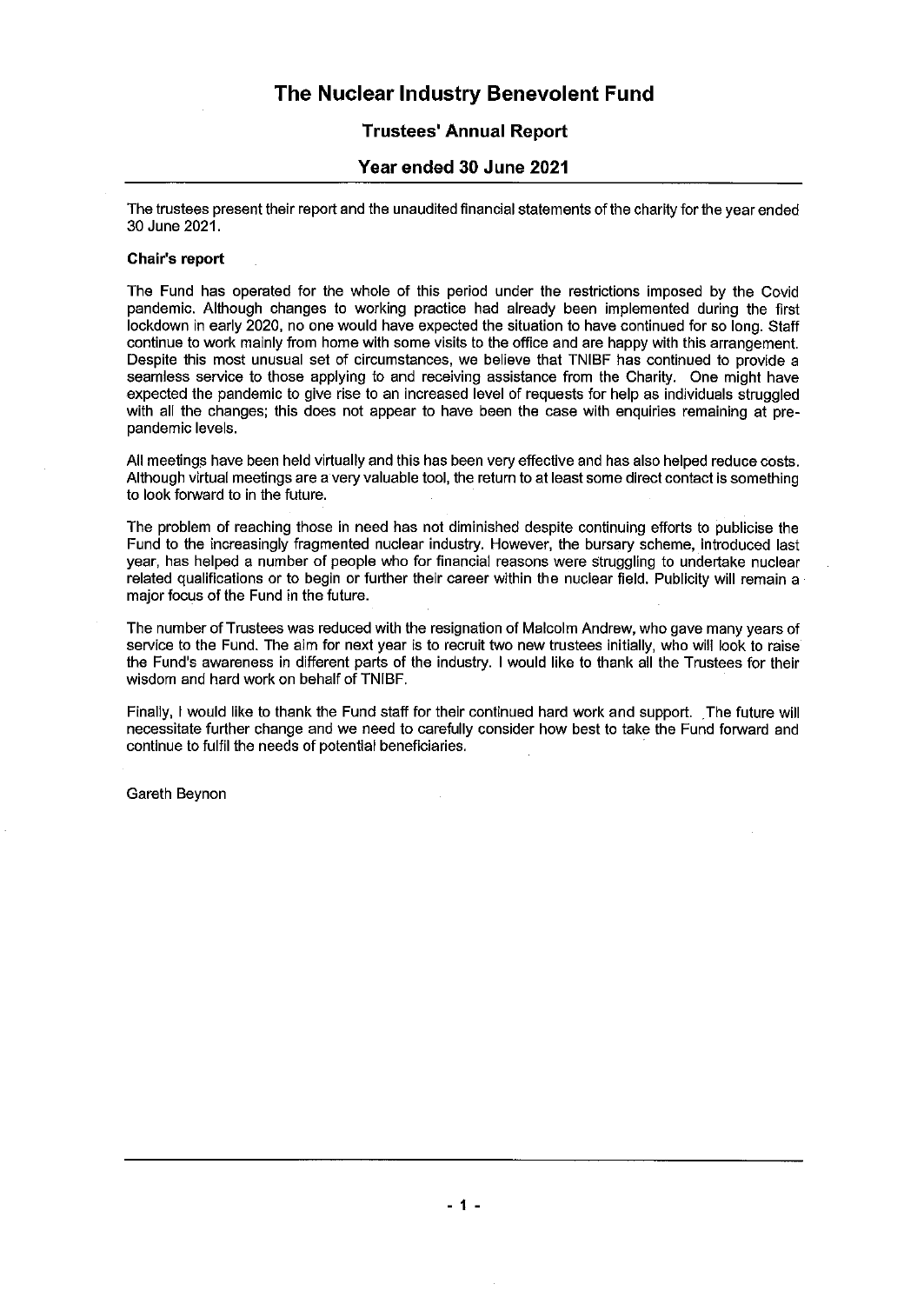## **Trustees' Annual Report (continued)**

## Year ended 30 June 2021

| Reference and administrative details |                                                                                                                                                                                         |                            |
|--------------------------------------|-----------------------------------------------------------------------------------------------------------------------------------------------------------------------------------------|----------------------------|
| <b>Registered charity name</b>       | The Nuclear Industry Benevolent Fund                                                                                                                                                    |                            |
| <b>Charity registration number</b>   | 208729                                                                                                                                                                                  |                            |
| <b>Principal office</b>              | Unit CU1,<br><b>Warrington Business Park</b><br>Long Lane<br>Warrington<br><b>WA2 8TX</b>                                                                                               |                            |
| The trustees                         |                                                                                                                                                                                         |                            |
|                                      | Mr G Beynon - Chairman<br>Mr P Reilly - Vice Chairman<br>Miss E Mansfield<br>Mr M J Andrew<br>Mr S J Frost - Treasurer<br>Mr D J West<br>Mrs K Walkden<br>Mr K Bradshaw<br>Mr R F Bowen | (Resigned 27 October 2020) |
| Independent examiner                 | MorrisLane<br><b>Chartered Accountants</b><br>31/33 Commercial Road<br>Poole<br>Dorset<br><b>BH14 OHU</b>                                                                               |                            |

l,

 $\mathcal{A}^{\mathcal{A}}$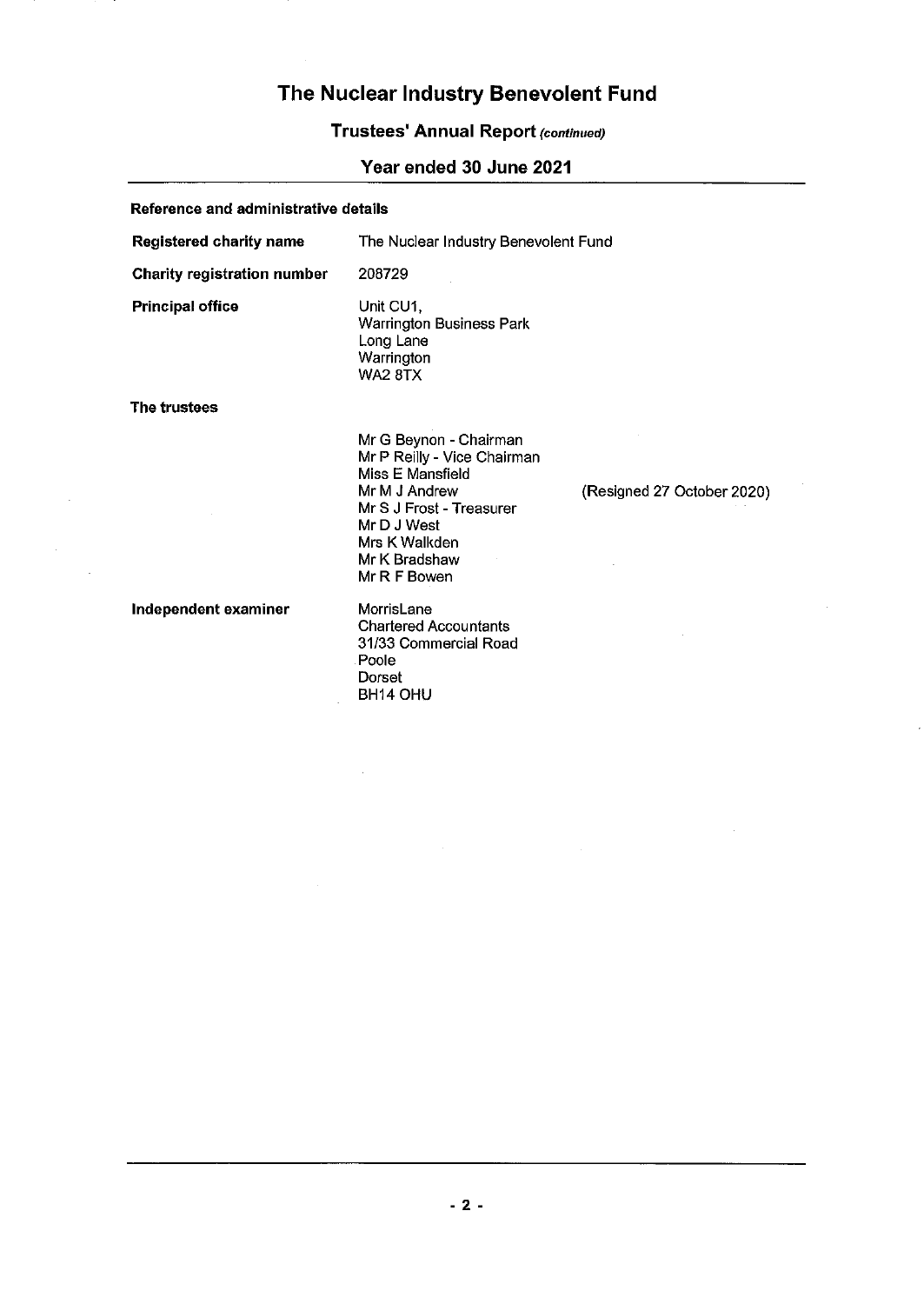### **Trustees' Annual Report (continued)**

### Year ended 30 June 2021

### Structure, governance and management

The Nuclear Industry Benevolent Fund, formerly the UBA Benevolent Fund and previously the United Kingdom Atomic Energy Authority Benevolent Fund is a registered charity (No 208729) which was set up by the United Kingdom Atomic Energy Authority in 1957. Its activities are governed by its Rules and Constitution, which were introduced at that time. These have been updated as needed since then, the last update being in April 2017.

The trustees are individuals who have been appointed to ensure that the charity carries out its purpose and objectives in accordance with its governing document and the law. They serve for an initial period of one year after which period they may be reappointed for further periods of three years. There must be a minimum of 8 trustees, and can be a maximum of 14.

Trustee vacancies are filled by the Committee of Management. There is no formal training programme for new trustees. They are provided with a welcome pack, which includes a copy of the Rules and the latest Annual Report. If they require further advice, information or training on particular aspects of their duties, arrangements can be made for this on an ad hoc basis. New trustees are also invited to attend a meeting of the Cases Committee.

The Committee of Management normally meets twice a year, when the trustees agree the broad strategy for the Fund, and general guidance on grant/loan making, investment, staffing policy, reserves and risk management, for its sub-committees.

The Committee has set up a number of sub-committees to oversee the more detailed implementation of policy and to make recommendations to the Committee. Individual trustees are appointed to these sub-committees and the membership is reviewed annually.

The Cases Committee meets five times a year, to consider applications for assistance. The Investment sub-committee meets once or twice a year as required, and agrees the investment policy with the Fund's investment managers. It monitors returns on the investments, and agrees changes of strategy with the managers as needed. All other sub-committees meet on an ad hoc basis, when required.

The administration of the Fund is delegated to the Fund Secretary. The Fund Secretary, who is not a trustee, is a member of the Committee of Management, Cases Committee and Investment Sub-Committee. She reports to the Chairman.

Due to the size of the charity and small number of employees the charity does not have a separate remuneration committee. The remuneration of the employees of the charity is reviewed annually by the Committee of Management.

### **Objectives and activities**

The Object of the Fund, as stated in the Rules and Constitution, is the relief of financial hardship and distress among past, present and future members of staff of the United Kingdom Atomic Energy Authority, British Nuclear Fuels plc and Amersham International plc or any successor company or organisation to which has been transferred and which is carrying on the undertaking or part of the undertaking previously carried on by the Authority, British Nuclear Fuels plc or Amersham International plc, any company which has at anytime been a subsidiary of British Nuclear Fuels plc or any other company or organisation which is or has been engaged in the Nuclear Industry in the United Kingdom.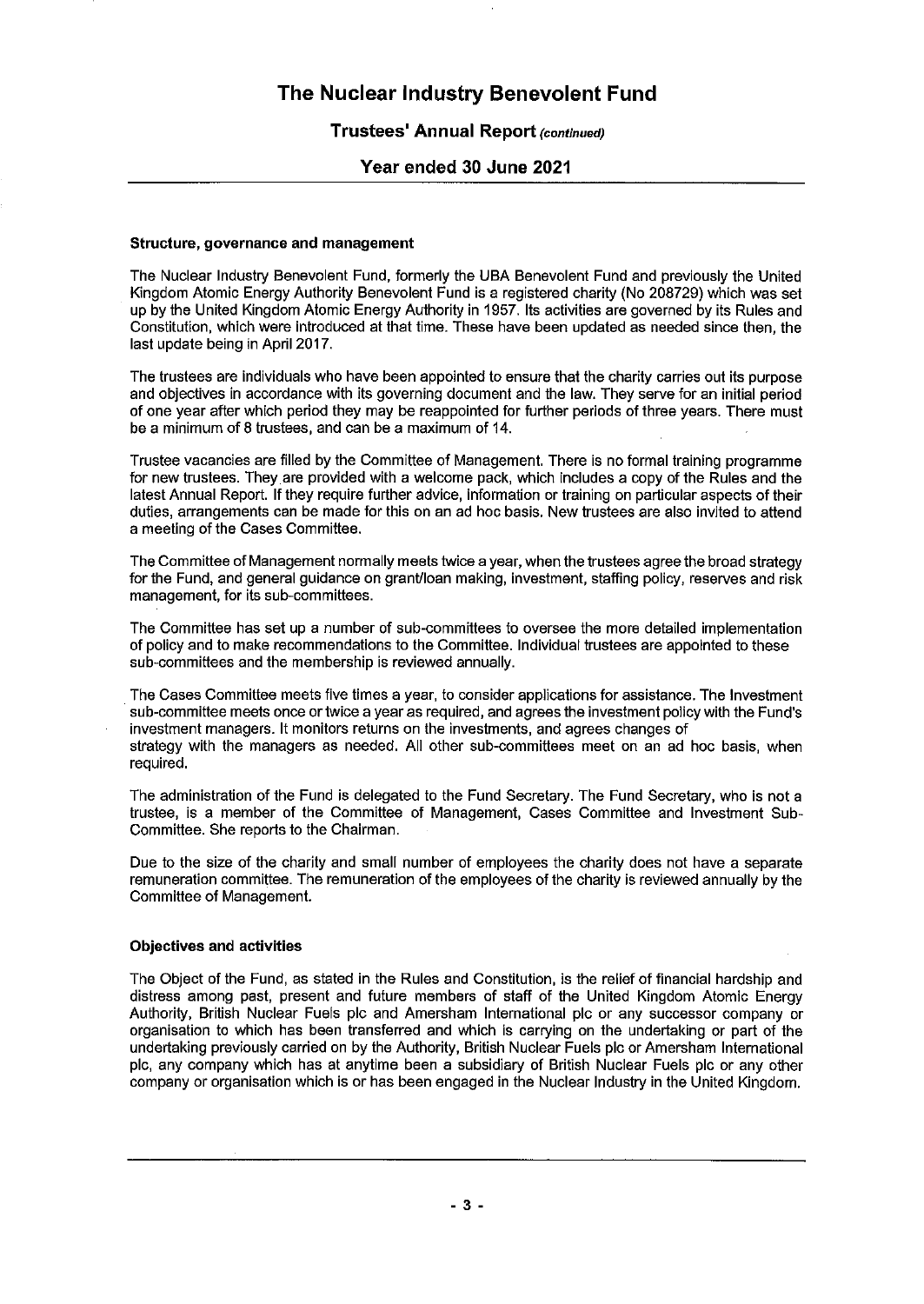### **Trustees' Annual Report (continued)**

### Year ended 30 June 2021

### **Applications to the Fund**

The initial contact for applicants is normally directed to the Fund office. Most of the required information is gathered by the Fund staff, by post, electronically or by telephone. Very occasionally a visit may be required.

Occasionally, we receive applications from other charities on behalf of individuals who are eligible to apply to more than one charity. These tend to include all the facts included on our own forms together with observations by that charity's representative. Similarly, if we can identify another charity to which an applicant could apply, we advise him/her to approach them directly. In such cases the two charities will often work together, sharing the cost of the assistance awarded.

### **Other Organisations and Funds**

Networking with other similar funds continues to be extremely useful. It is helpful to have the opportunity to discuss matters such as demand for assistance, publicity methods and recruitment matters etc. This is made easier by the Fund's membership of the Association of Charitable Organisations (ACO). Not only is this a valuable source of information on benefits, it also has a wide knowledge of other funds and how they operate.

It brings to light similarities and differences in the way charities function, all of which is extremely useful in formulating policy. Through it we are able to contact other similar funds. It also has a website listing all members and therefore is a point of contact for potential beneficiaries, which is particularly important in view of the need to reach as many eligible people as possible.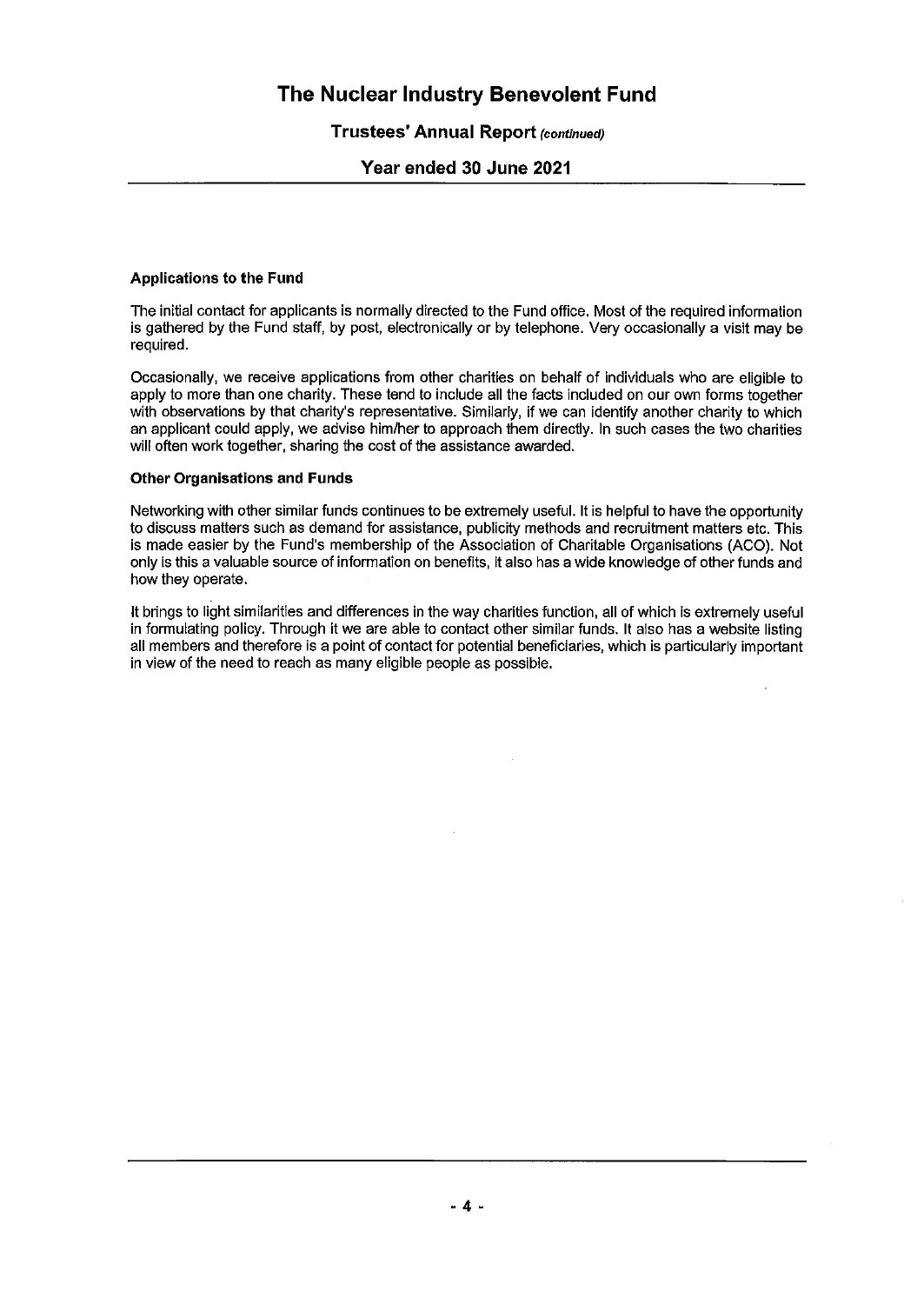### **Trustees' Annual Report (continued)**

### Year ended 30 June 2021

### **Public Benefit**

The trustees review the Fund's objectives and activities on a regular basis and confirm that in doing so they have complied with the duty under section 4 of the Charities Act 2011, to have regard to the Public Benefit guidance published by the Charity Commission of England & Wales.

The sole aim of the Fund is the relief of financial hardship, which is clearly recognised in the quidance as a potential Public Benefit, subject to compliance with the principles which are laid down. The Fund relieves financial distress in tangible form by giving assistance in the form of grants and interest-free loans, as summarised in detail elsewhere in this Report.

Of equal importance is the significant level of advice and signposting which the Fund provides to applicants with financial problems.

The objectives of the Fund limit benefit to a section of the public, being present and past employees of the organisations defined under Objectives and activities. The trustees consider that limitation to this significant class of people is reasonable and relevant.

There is no further restriction on the opportunity to benefit. Because of the continuing proliferation of employers who are carrying on parts of the undertakings of the named organisations, the trustees make every effort to maintain and continually revise a record of such employers, for reference on receiving requests for assistance, to ensure as far as possible that no eligible person is excluded. No fee is charged for access to any benefit.

The trustees are not aware of any detriment arising from the activities of the Fund, which would need to be offset against the benefit. The trustees therefore consider that the Fund fully complies with the principles laid down in the Commission's guidance on Public Benefit.

### **Grant and Loan Making Policy**

The Cases Committee considers requests for financial assistance from current and ex-employees. Requests may also come from the families or dependants of those employees.

The Cases Committee establishes that the applicant is eligible for assistance, and then considers his/her financial position. Having regard to quidelines approved by the Committee of Management, the Cases Committee decides whether or not assistance would be appropriate. If so, help can be given in the form of a one-off grant for a particular requirement, or a regular grant that continues until the circumstances improve. Alternatively, the Committee may offer an interest free loan to be secured against property, or repaid when circumstances improve. In most circumstances, the Fund is also able to offer advice on how the individual's situation can be improved, and in some cases, this is all that is required.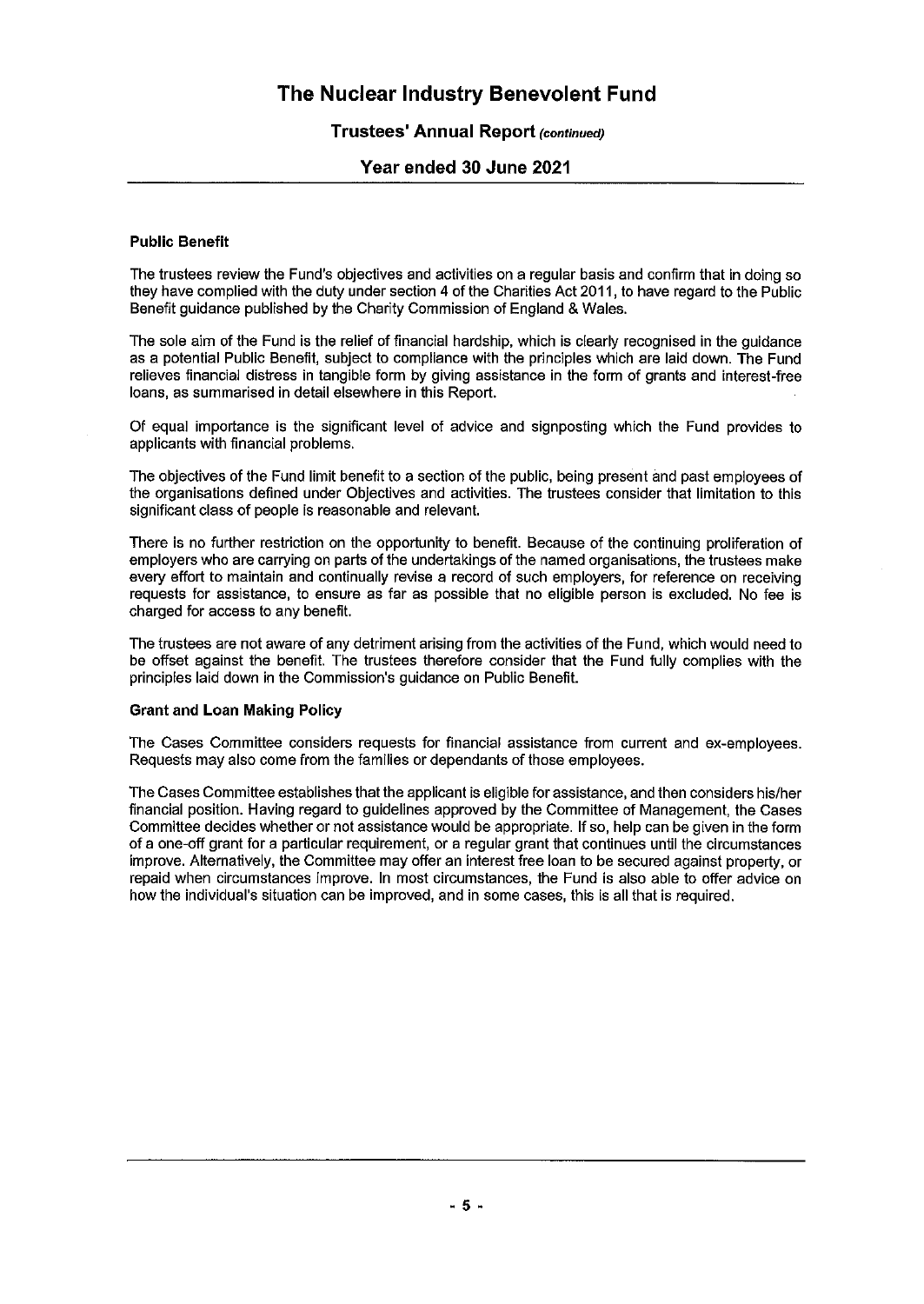### **Trustees' Annual Report (continued)**

### Year ended 30 June 2021

### **Achievements and performance**

The Fund made grants and allowances to beneficiaries of £46,038, a decrease of £7,273 compared with the previous year. The Fund also awarded bursaries of £21,802 during the year (2020: Nil). The trustees remain concerned that the existence of the Fund is not widely known amongst both serving and exemployees and is renewing its efforts to publicise the Fund's existence. We continue to use the resources already available to us and are also looking at new initiatives such as social networking sites to publicise the Fund. In 2017 the Fund changed its eligibility criteria to open up the Fund to the wider UK nuclear industry.

### **Fund Assistance**

Of £46,038 given in grants this year, the largest one-off grant given to one beneficiary was for £2,000 (2020: £2,050). As well as one-off grants there are beneficiaries who receive regular assistance.

### **Bursary Scheme**

In early 2020 The Fund launched a bursary scheme aimed individuals looking to enter or develop a career in the UK nuclear industry. During the year Bursaries amounted to £21,802 were given. This scheme has now been made a permanent addition to the benefits offered by the Fund, with the numbers of applications continuing to increase.

### **Monitoring Achievement**

Since the Fund can only respond to the requests it receives and can only give assistance when the applicant's circumstances merit help, it is not possible to set performance targets in relation to its charitable activities. It does, however, usually set targets relating to other activities.

Because of the Coronavirus (Covid-19) pandemic restrictions the Fund did not set any targets last year. It was agreed to continue with the publicity campaigns within nuclear organisations.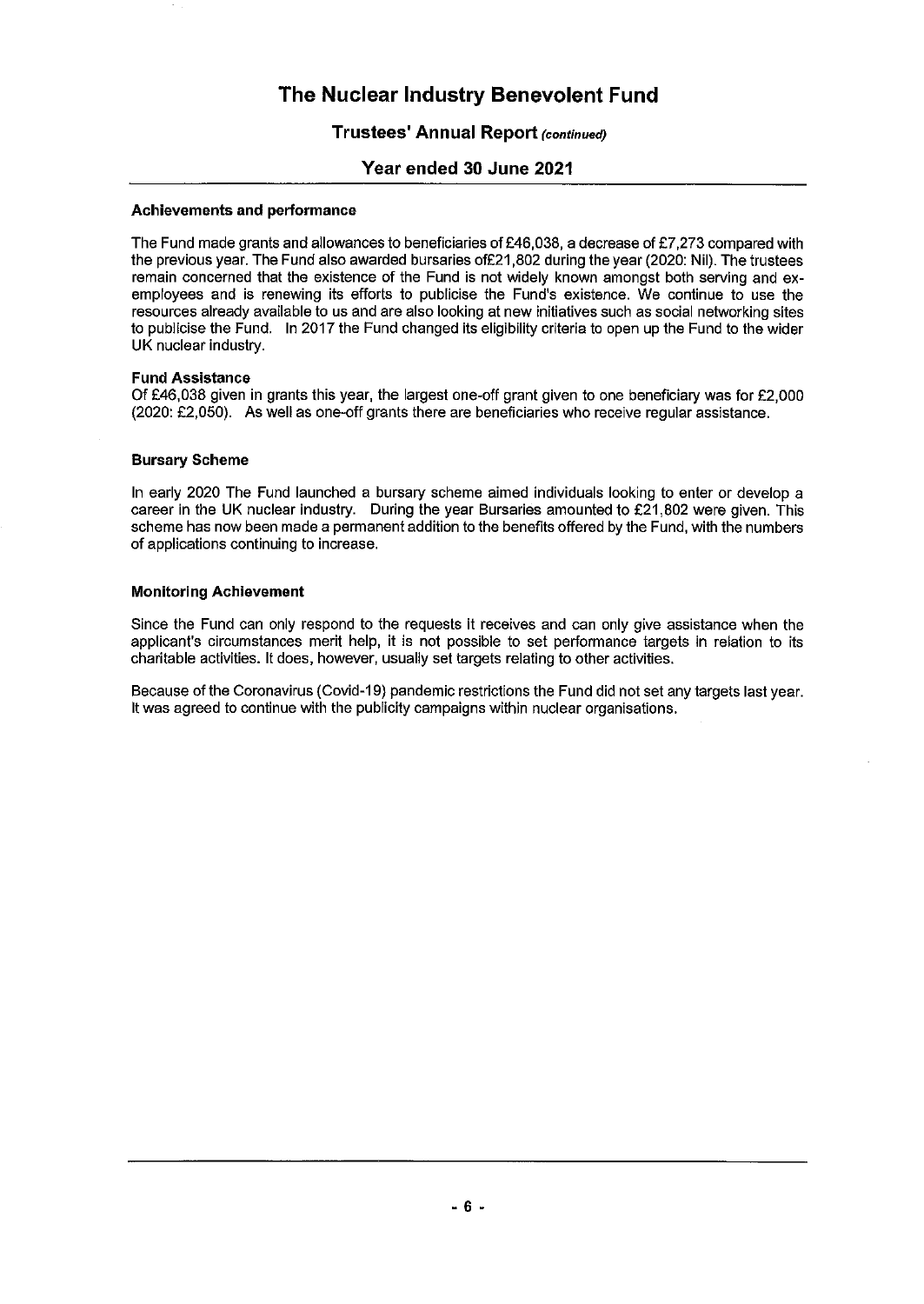### **Trustees' Annual Report (continued)**

### Year ended 30 June 2021

### **Financial review**

In 2020/21, the Fund's capital increased by £463,806. This compares with a decrease of £176,572 in the previous year. This was due to a rise in the value of the Fund's investment portfolio.

During the year, the Fund's incoming resources amounted to £72.339 (2020; £81.636). Of this, staff and pensioners of its supporting organisations contributed £2,182 (2020: £2,488) and the trustees gratefully acknowledge this continuing support.

Investment income and realised gains were £70,150 (2020: £79,110) for the year, a decrease of £8,960 (2020: Decrease of £8,305) compared with the previous year.

The Fund made grants and allowances to beneficiaries of £46,038, a decrease of £7,273 on the previous year. Bursaries were awarded totalling £21,802 during the year (2020: Nil) There was an increase of £4,000 in the level of provision for future write off of loans. Administration costs were £127,194 (2020: £121,226) which was an increase of £5,968 (2020: £8,475) compared to the previous year.

Total gains on investments, realised and unrealised, during the year, were £586,501 (2020: Losses £83.851).

Total Charity funds, i.e. the accumulated excess of resources available, and investment funds generated since the Benevolent Fund was established, stood at £3,721,982 (2020: £3,258,176). This was represented mainly by investments with a market value of £3,619,836 (2020: £3,150,785), cash on short term deposit of £52,911 (2020: £48,164) and loans of £75,613 (2020: £77,312). There is a provision of £19,000 (2020: £15,000) against possible non-repayment of loans.

### **Investment Policy**

The Rules and Constitution of the Fund give the trustees authority to invest funds which are surplus to existing requirements in accordance with the powers conferred on trustees by sections 3 and 8 of the Trustee Act 2000. The trustees have appointed Rathbone Investment Management as the Fund's investment managers. In managing the investment portfolio Rathbones are required to take account of the social, environmental and ethical requirements as laid down from time to time by the Charity

In the current year, the trustees continued their existing policy of obtaining a satisfactory return on the Fund's investments, consistent with holding a prudently managed portfolio.

The trustees had previously agreed a policy of disposing of equity shares in favour of unit trusts, and the Fund now has no direct equity share holdings.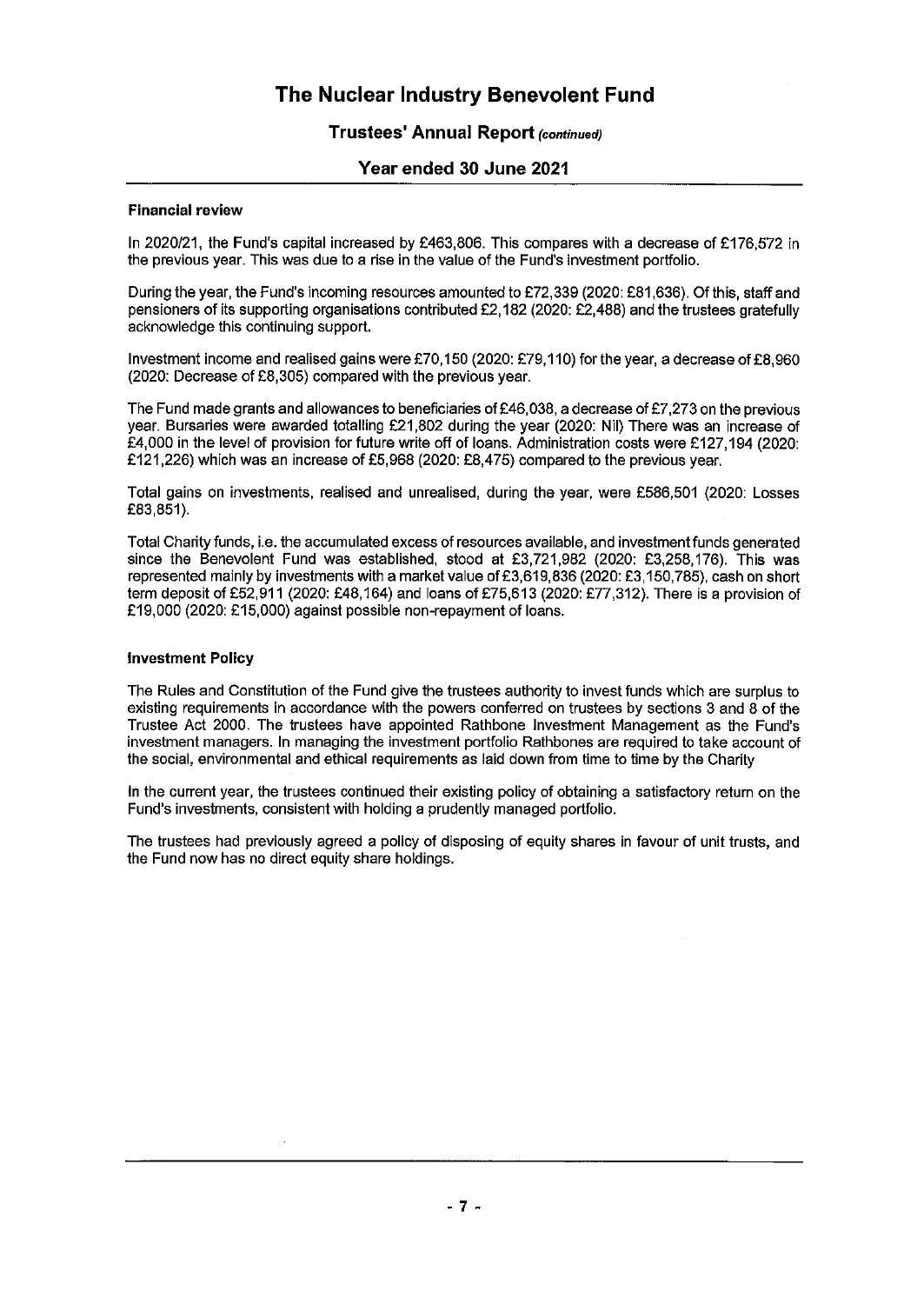### **Trustees' Annual Report (continued)**

### Year ended 30 June 2021

### **Investment Performance**

At the beginning of the year, investment funds under management stood at £3,150,785. By 30 June 2021, this had increased, after sales of £117,450, by £586,501 to £3,619,836.

Investment income generated during the year was £70,150 (2020: £79,110).

For the coming year, our investment managers intend to maintain the existing exposure to international markets, particularly the US, seeking to preserve income and capital growth, with a moderate level of risk. There are a number of factors increasing risk to the global economy in particular the ongoing Brexit uncertainty and the trade tensions between China and the US.

### **Commitments**

No expenditure commitments have been made of more than twelve months from the date of the Balance Sheet.

### **Risks**

The trustees have assessed the major risks to which the charity is exposed, and have introduced measures to minimise the possible effects of those risks. The trustees have also arranged for the position to be kept under regular review.

### **Reserves Policy**

The Fund currently has reserves of £3,721,982. The trustees have considered the need to hold reserves at this level, having regard to the following factors.

- In recent years the Fund's net outgoing resources have been in deficit. This deficit is expected  $\bullet$ to increase considerably in the future.
- Given the uncertainties facing the nuclear industry, it is probable that there will be greater calls  $\bullet$ on the Fund's resources in the coming years.
- The level of reserves at any time is reliant on the position of the stock markets, which is largely  $\bullet$ outside the control of the trustees.

Taking account of these factors, the trustees are of the opinion that it is prudent to hold reserves at the current level, but will reconsider this policy if there are any major changes to the Fund's situation in the future.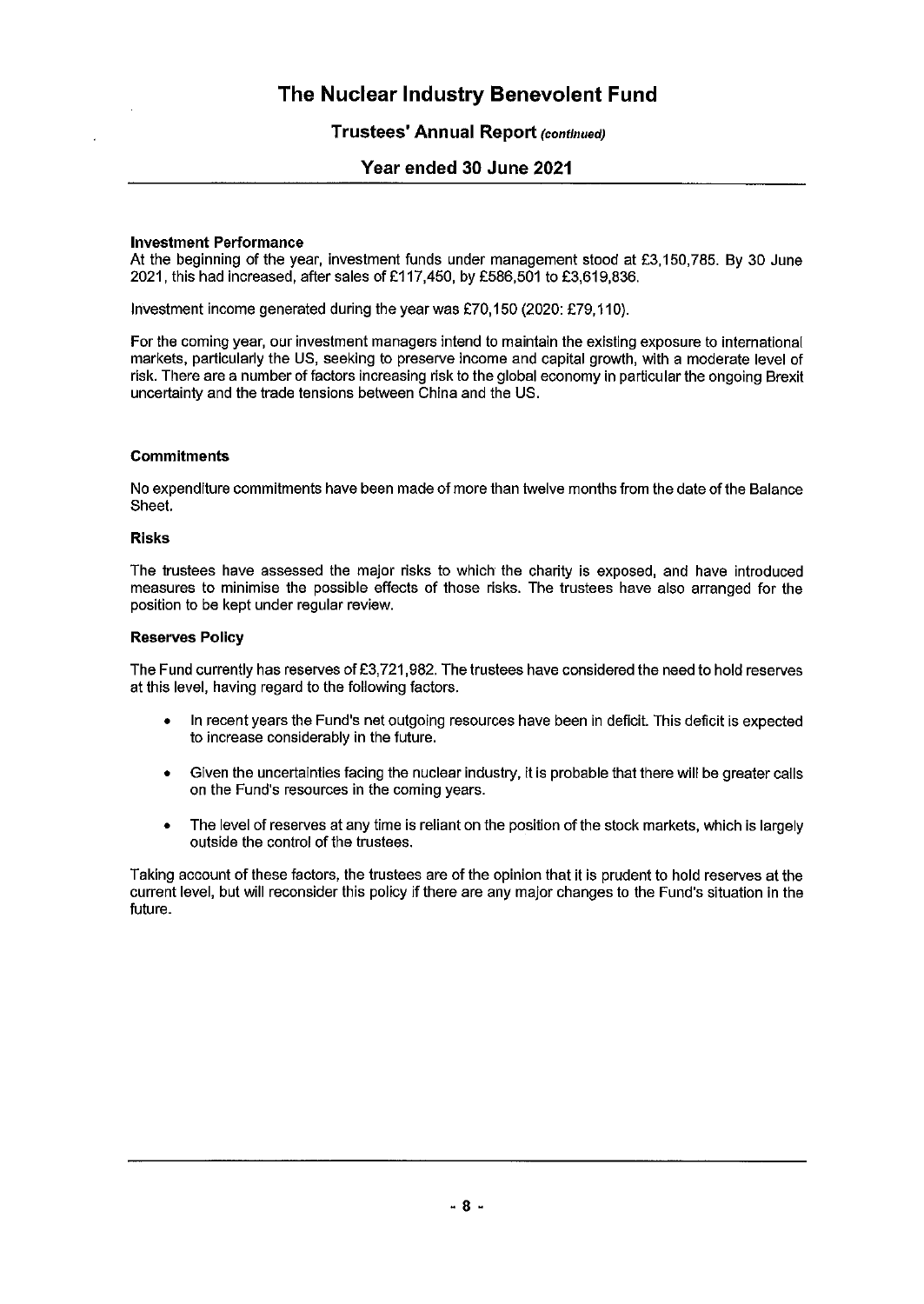### **Trustees' Annual Report** *(continued)*

### **Year ended 30 June 2021**

### **Plans for future periods**

With the easing of Coronavirus (Covid-19) restrictions the Fund intends to:

- Continue with regular publicity campaigns, especially within nuclear organisations.
- Recruit 2 new trustees from within the nuclear sector.
- Make necessary changes in order to streamline the running of the Fund.

e<br>" The trustees' annual report was approved on **\_\1 ....** ���:?:��:l<!md signed on behalf of the board of trustees by:

G. Baynon.

MrG Beynon Chairman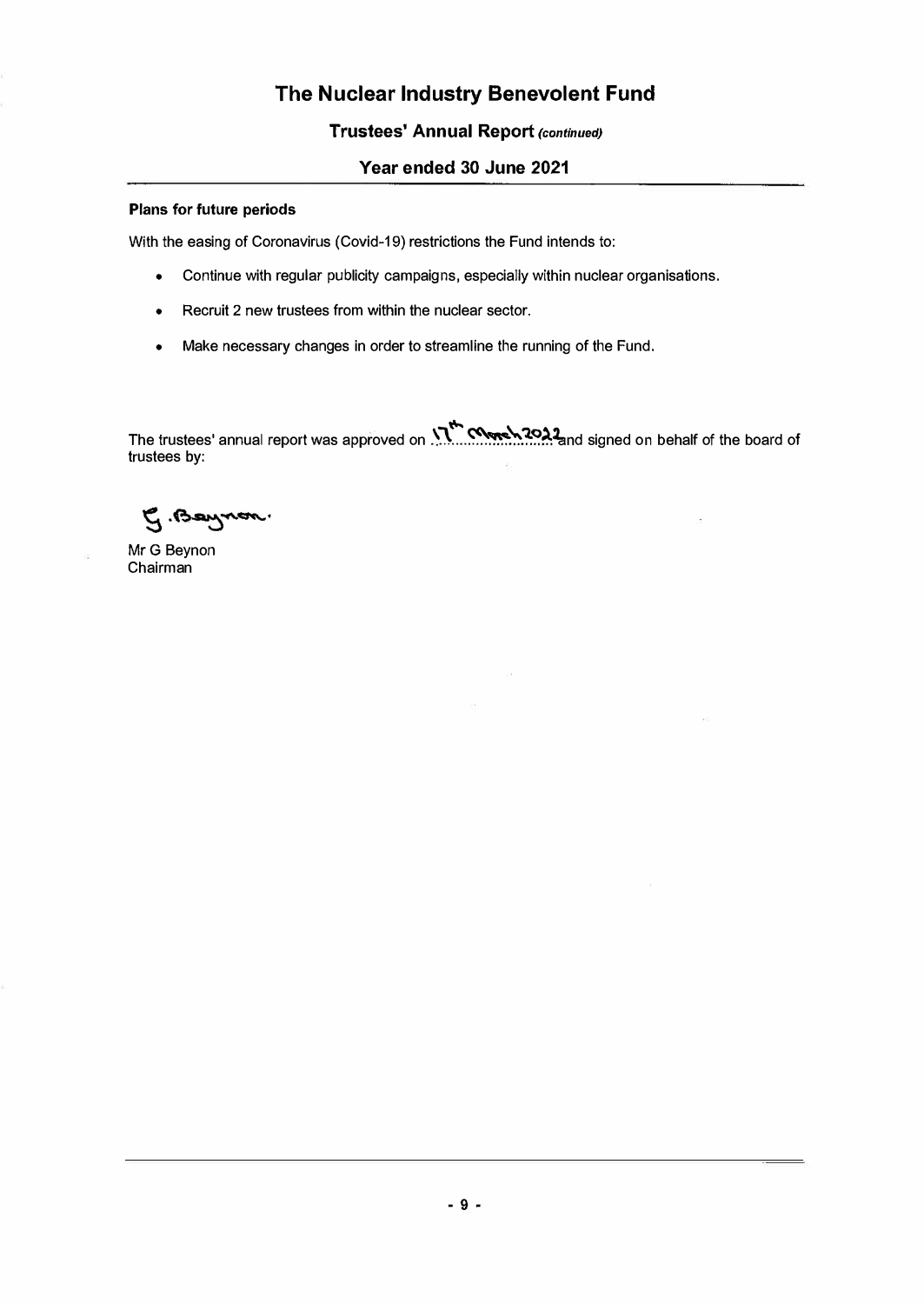### Independent Examiner's Report to the Trustees of The Nuclear Industry **Benevolent Fund**

### Year ended 30 June 2021

I report to the trustees on my examination of the financial statements of The Nuclear Industry Benevolent Fund ('the charity') for the year ended 30 June 2021.

### **Responsibilities and basis of report**

As the trustees of the charity you are responsible for the preparation of the financial statements in accordance with the requirements of the Charities Act 2011 ('the Act').

I report in respect of my examination of the charity's financial statements carried out under section 145 of the 2011 Act and in carrying out my examination I have followed all the applicable Directions given by the Charity Commission under section 145(5)(b) of the Act.

### Independent examiner's statement

I have completed my examination. I confirm that no material matters have come to my attention in connection with the examination giving me cause to believe that in any material respect:

- $1.$ accounting records were not kept in respect of the charity as required by section 130 of the Act: or
- $2.$ the financial statements do not accord with those records; or
- 3. the financial statements do not comply with the applicable requirements concerning the form and content of accounts set out in the Charities (Accounts and Reports) Regulations 2008 other than any requirement that the accounts give a 'true and fair' view which is not a matter considered as part of an independent examination.

I have no concerns and have come across no other matters in connection with the examination to which attention should be drawn in this report in order to enable a proper understanding of the accounts to be reached.

Independent Examiner

31/33 Commercial Road Poole Dorset BH14 OHU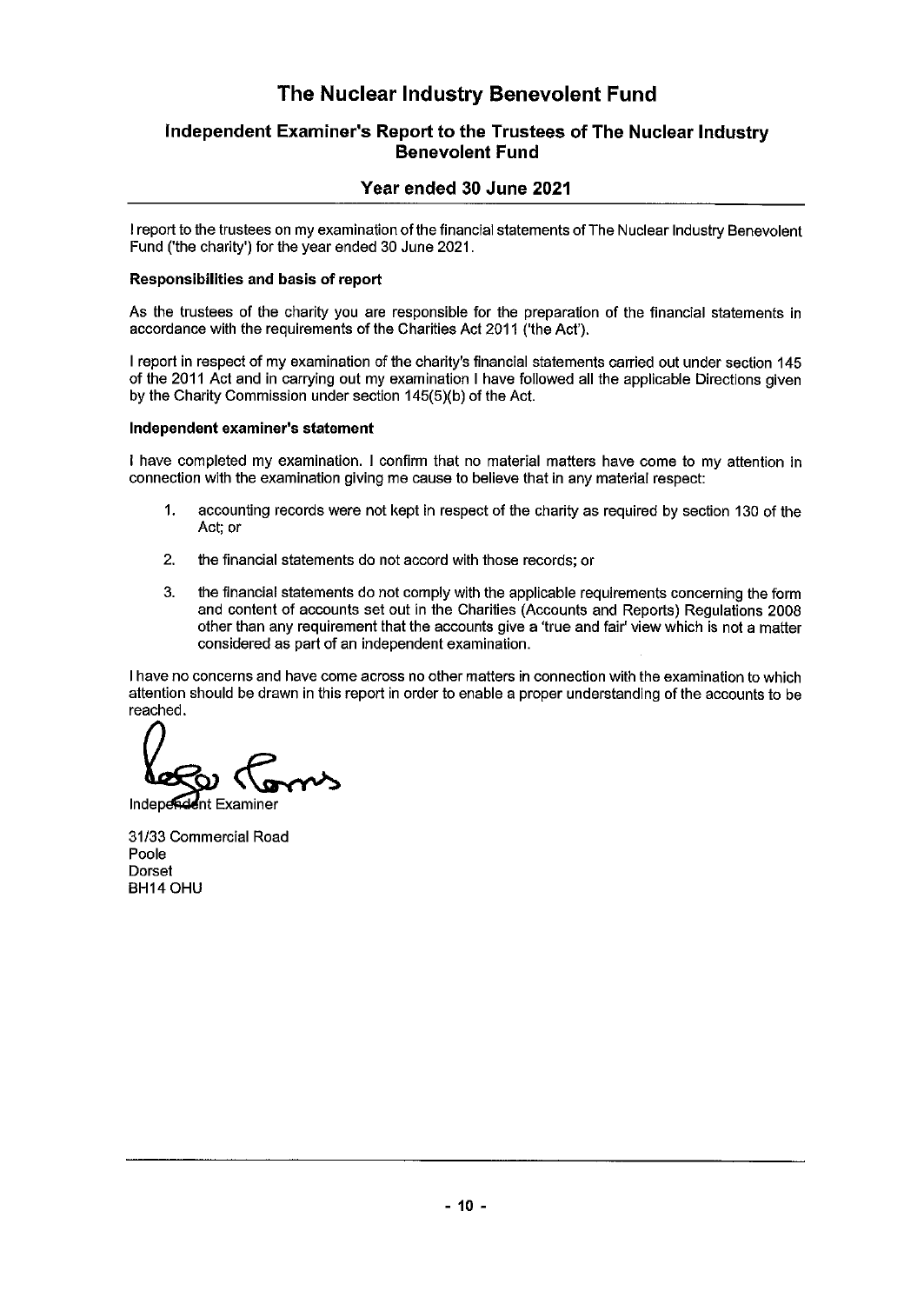## **Statement of Financial Activities**

### Year ended 30 June 2021

|                                                                      | 2021        |                            | 2020                    |                         |
|----------------------------------------------------------------------|-------------|----------------------------|-------------------------|-------------------------|
|                                                                      | <b>Note</b> | Unrestricted<br>funds<br>£ | <b>Total funds</b><br>£ | <b>Total funds</b><br>£ |
| Income and endowments<br>Donations and legacies<br>Investment income | 4<br>5      | 2,182<br>70,157            | 2,182<br>70,157         | 2,488<br>79,148         |
| <b>Total income</b>                                                  |             | 72,339                     | 72,339                  | 81,636                  |
| <b>Expenditure</b><br>Expenditure on charitable activities           | 6,7         | 195,034                    | 195,034                 | 174,537                 |
| <b>Total expenditure</b>                                             |             | 195,034                    | 195,034                 | 174,537                 |
| Net gains/(losses) on investments                                    | 8           | 586,501                    | 586,501                 | (83, 851)               |
| Net income/(expenditure) and net movement in funds                   |             | 463,806                    | 463,806                 | 176,752)                |
| <b>Reconciliation of funds</b><br>Total funds brought forward        |             | 3,258,176                  | 3,258,176               | 3,434,928               |
| <b>Total funds carried forward</b>                                   |             | 3,721,982                  | 3,721,982               | 3,258,176               |

The statement of financial activities includes all gains and losses recognised in the year. All income and expenditure derive from continuing activities.

The notes on pages 13 to 19 form part of these financial statements.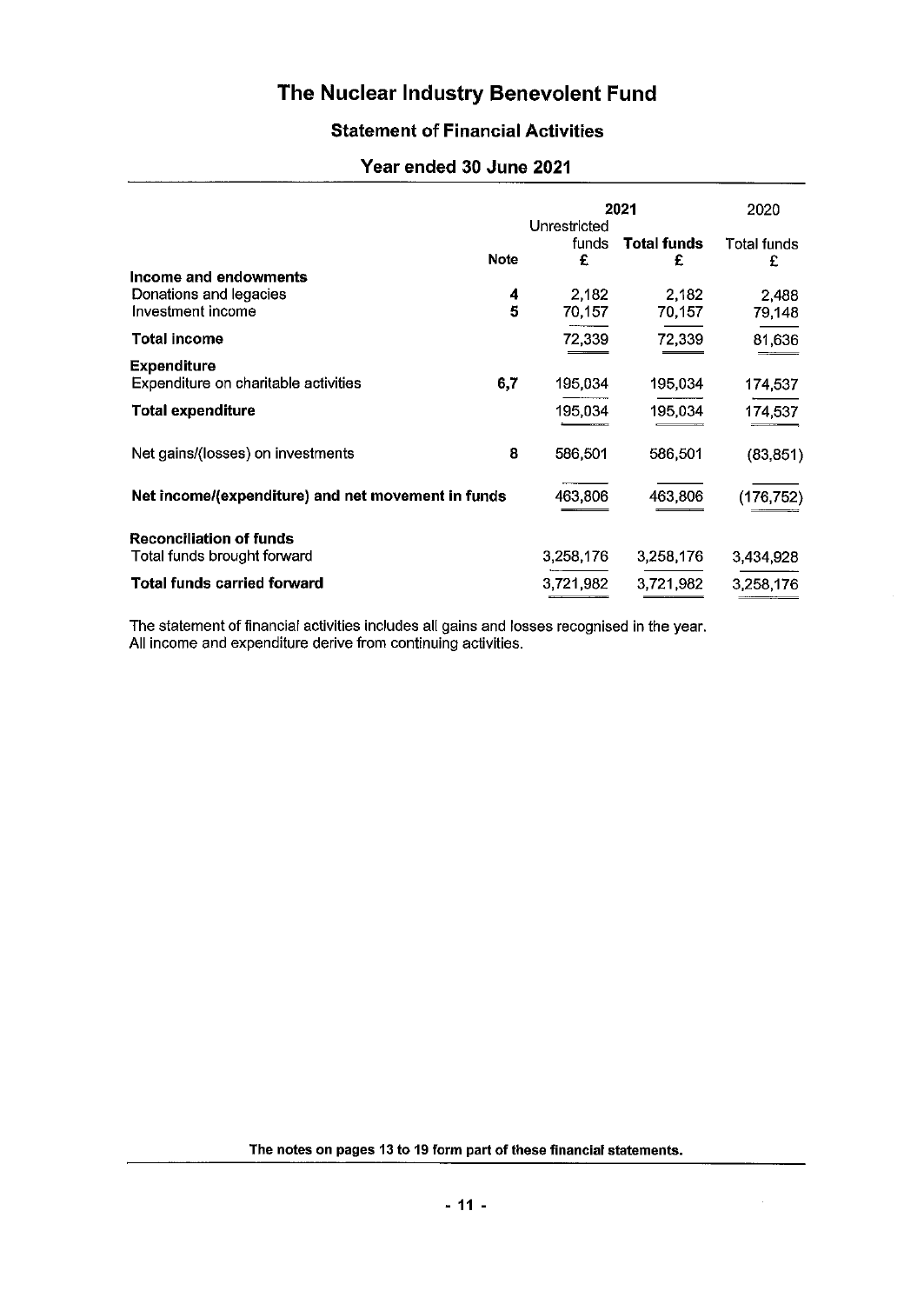## **Statement of Financial Position**

|                                                                     | <b>Note</b> | 2021<br>£        | 2020<br>£        |
|---------------------------------------------------------------------|-------------|------------------|------------------|
| <b>Fixed assets</b><br><b>Investments</b>                           | 12          | 3,619,836        | 3,150,785        |
| <b>Current assets</b><br><b>Debtors</b><br>Cash at bank and in hand | 13          | 58,581<br>52,911 | 66,230<br>48,164 |
| Creditors: amounts falling due within one year                      | 14          | 111,492<br>9,346 | 114,394<br>7,003 |
| <b>Net current assets</b>                                           |             | 102,146          | 107,391          |
| Total assets less current liabilities                               |             | 3,721,982        | 3,258,176        |
| <b>Net assets</b>                                                   |             | 3,721,982        | 3,258,176        |
| <b>Funds of the charity</b><br>Unrestricted funds                   |             | 3,721,982        | 3,258,176        |
| <b>Total charity funds</b>                                          | 16          | 3,721,982        | 3,258,176        |

These financial statements were approved by the board of trustees and authorised for issue on **1"\"."..��:r,.':-:-:�.'�,�nd** are signed on behalf of the board by:

 $\sqrt{g\cdot v\cdot\sin v\cdot}$ 

Mr G Beynon - Chairman **Trustee** 

**The notes on pages 13 to 19 form part of these financial statements.**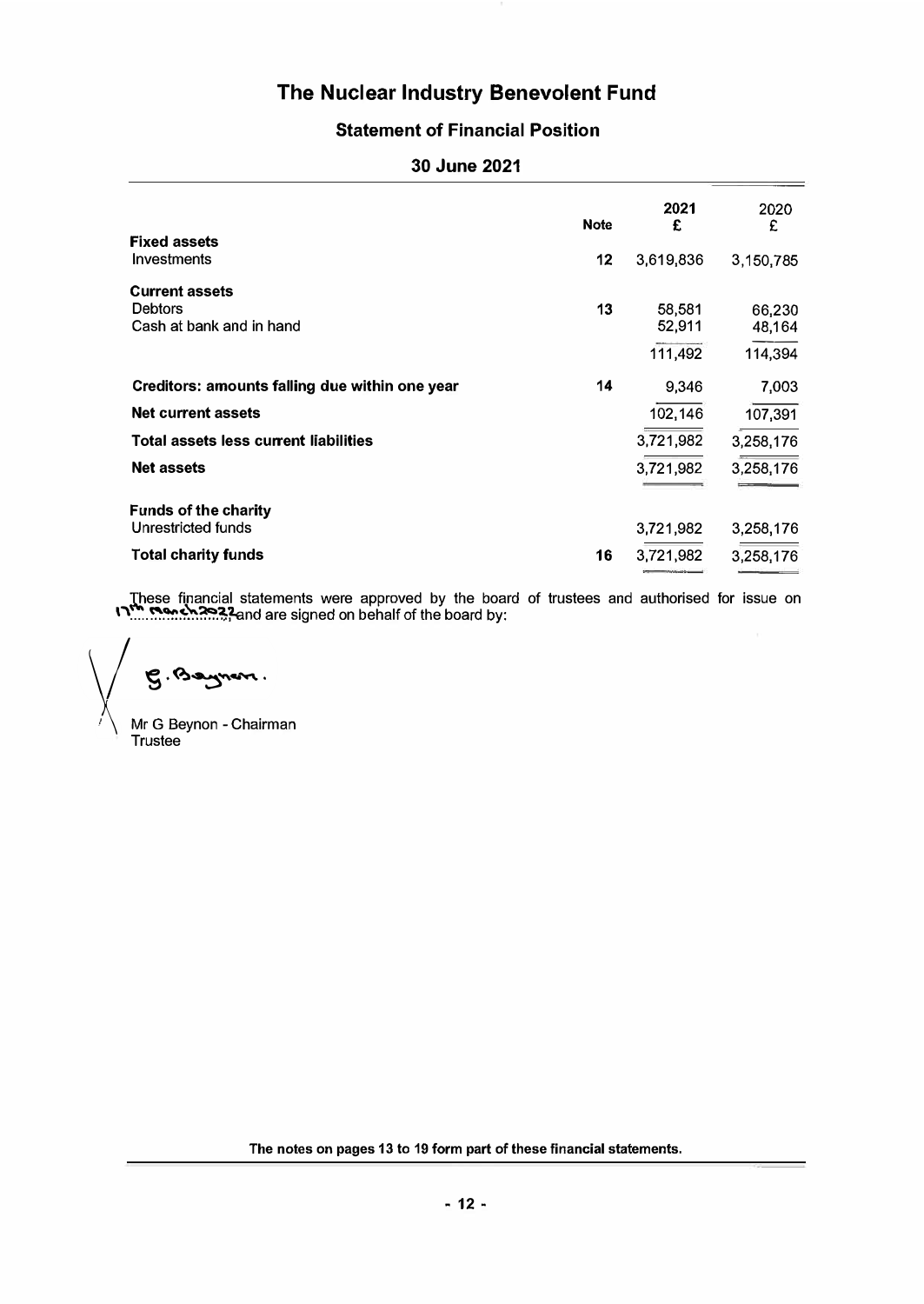### **Notes to the Financial Statements**

### Year ended 30 June 2021

#### 1. **General information**

The charity is a public benefit entity and a registered charity in England and Wales and is unincorporated. The address of the principal office is Unit CU1, Warrington Business Park, Long Lane, Warrington, Cheshire, WA2 8TX.

#### $2.$ **Statement of compliance**

These financial statements have been prepared in compliance with FRS 102, 'The Financial Reporting Standard applicable in the UK and the Republic of Ireland', the Statement of Recommended Practice applicable to charities preparing their accounts in accordance with the Financial Reporting Standard applicable in the UK and Republic of Ireland (FRS 102) (Charities SORP (FRS 102)) and the Charities Act 2011.

#### $3.$ **Accounting policies**

### **Basis of preparation**

The financial statements have been prepared on the historical cost basis, as modified by the revaluation of certain financial assets and liabilities and investment properties measured at fair value through income or expenditure.

The financial statements are prepared in sterling, which is the functional currency of the entity,

### Going concern

There are no material uncertainties about the charity's ability to continue.

### **Disclosure exemptions**

The entity satisfies the criteria of being a qualifying entity as defined in FRS 102. As such, advantage has been taken of the following disclosure exemptions available under paragraph 1.12 of FRS 102:

(a) No cash flow statement has been presented for the charity.

(b) Disclosures in respect of financial instruments have not been presented.

### **Fund accounting**

Unrestricted funds are available for use at the discretion of the trustees to further any of the charity's purposes.

Designated funds are unrestricted funds earmarked by the trustees for particular future project or commitment.

Restricted funds are those that are subject to specific use as declared by the donor, or through the terms of an appeal, and fall into one of two sub-classes: restricted income funds or endowment funds.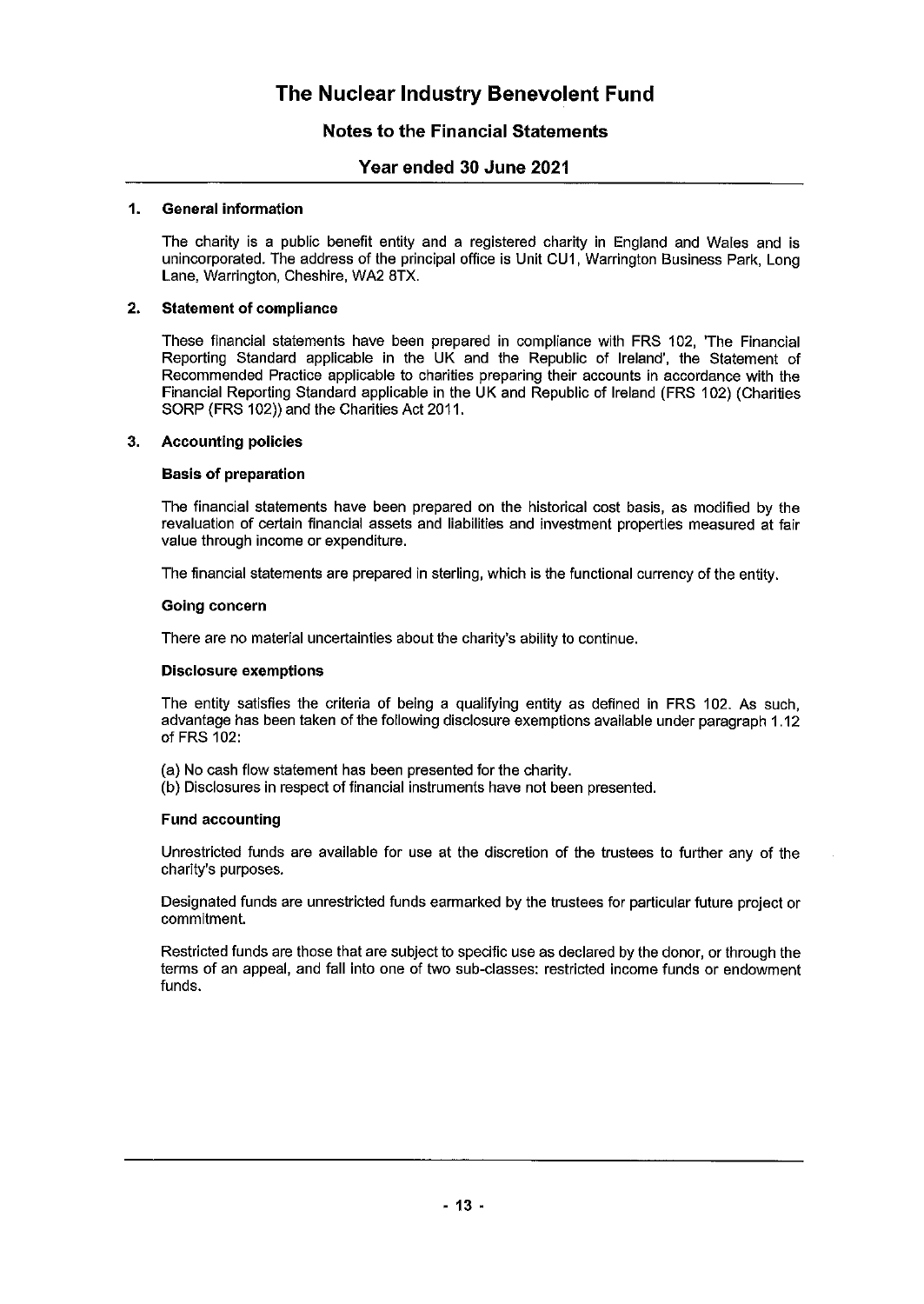### Notes to the Financial Statements (continued)

### Year ended 30 June 2021

#### 3. **Accounting policies (continued)**

### **Incoming resources**

All incoming resources are included in the statement of financial activities when entitlement has passed to the charity; it is probable that the economic benefits associated with the transaction will flow to the charity and the amount can be reliably measured. The following specific policies are applied to particular categories of income:

- income from donations or grants is recognised when there is evidence of entitlement to the gift, receipt is probable and its amount can be measured reliably.
- legacy income is recognised when receipt is probable and entitlement is established.
- income from donated goods is measured at the fair value of the goods unless this is impractical to measure reliably, in which case the value is derived from the cost to the donor or the estimated resale value. Donated facilities and services are recognised in the accounts when received if the value can be reliably measured. No amounts are included for the contribution of general volunteers.
- income from contracts for the supply of services is recognised with the delivery of the contracted service. This is classified as unrestricted funds unless there is a contractual requirement for it to be spent on a particular purpose and returned if unspent, in which case it may be regarded as restricted.

### **Resources expended**

Expenditure is recognised on an accruals basis as a liability is incurred. Expenditure includes any VAT which cannot be fully recovered, and is classified under headings of the statement of financial activities to which it relates:

- expenditure on raising funds includes the costs of all fundraising activities, events, noncharitable trading activities, and the sale of donated goods.
- expenditure on charitable activities includes all costs incurred by a charity in undertaking activities that further its charitable aims for the benefit of its beneficiaries, including those support costs and costs relating to the governance of the charity apportioned to charitable activities.
- other expenditure includes all expenditure that is neither related to raising funds for the charity nor part of its expenditure on charitable activities.

All costs are allocated to expenditure categories reflecting the use of the resource. Direct costs attributable to a single activity are allocated directly to that activity. Shared costs are apportioned between the activities they contribute to on a reasonable, justifiable and consistent basis.

### Investments

Unlisted equity investments are initially recorded at cost, and subsequently measured at fair value. If fair value cannot be reliably measured, assets are measured at cost less impairment.

Listed investments are measured at fair value with changes in fair value being recognised in income or expenditure.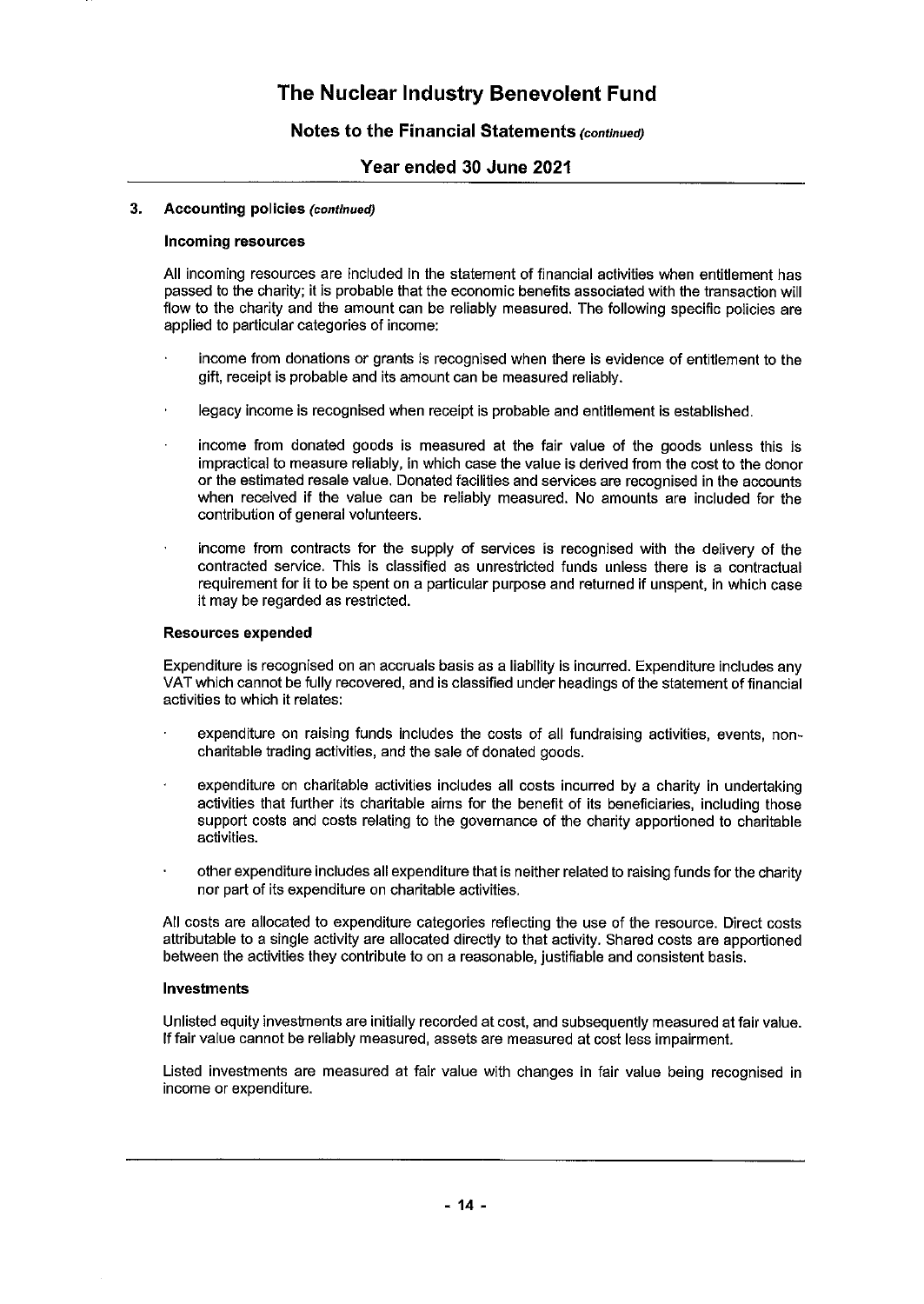### Notes to the Financial Statements (continued)

### Year ended 30 June 2021

#### **Accounting policies (continued)**  $\mathbf{a}$

### **Impairment of fixed assets**

A review for indicators of impairment is carried out at each reporting date, with the recoverable amount being estimated where such indicators exist. Where the carrying value exceeds the recoverable amount, the asset is impaired accordingly. Prior impairments are also reviewed for possible reversal at each reporting date.

For the purposes of impairment testing, when it is not possible to estimate the recoverable amount of an individual asset, an estimate is made of the recoverable amount of the cash-generating unit to which the asset belongs. The cash-generating unit is the smallest identifiable group of assets that includes the asset and generates cash inflows that largely independent of the cash inflows from other assets or groups of assets.

For impairment testing of goodwill, the goodwill acquired in a business combination is, from the acquisition date, allocated to each of the cash-generating units that are expected to benefit from the synergies of the combination, irrespective of whether other assets or liabilities of the charity are assigned to those units.

### **Financial instruments**

A financial asset or a financial liability is recognised only when the charity becomes a party to the contractual provisions of the instrument.

Basic financial instruments are initially recognised at the amount receivable or payable including any related transaction costs.

Current assets and current liabilities are subsequently measured at the cash or other consideration expected to be paid or received and not discounted.

Debt instruments are subsequently measured at amortised cost.

Where investments in shares are publicly traded or their fair value can otherwise be measured reliably, the investment is subsequently measured at fair value with changes in fair value recognised in income and expenditure. All other such investments are subsequently measured at cost less impairment.

Other financial instruments, including derivatives, are initially recognised at fair value, unless payment for an asset is deferred beyond normal business terms or financed at a rate of interest that is not a market rate, in which case the asset is measured at the present value of the future payments discounted at a market rate of interest for a similar debt instrument.

Other financial instruments are subsequently measured at fair value, with any changes recognised in the statement of financial activities, with the exception of hedging instruments in a designated hedging relationship.

Financial assets that are measured at cost or amortised cost are reviewed for objective evidence of impairment at the end of each reporting date. If there is objective evidence of impairment, an impairment loss is recognised under the appropriate heading in the statement of financial activities in which the initial gain was recognised.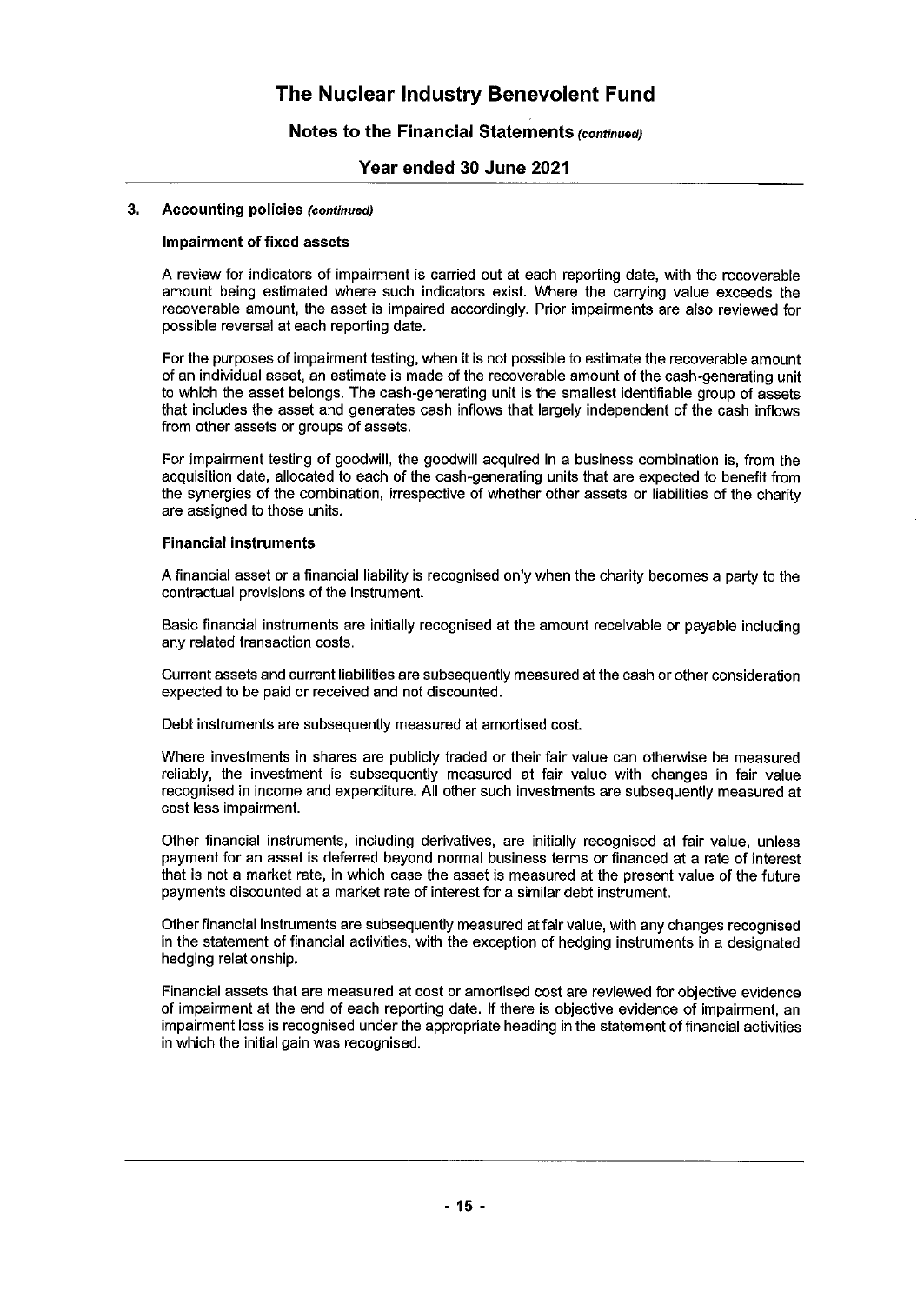### Notes to the Financial Statements (continued)

### Year ended 30 June 2021

#### $3.$ **Accounting policies (continued)**

### **Financial instruments (continued)**

For all equity instruments regardless of significance, and other financial assets that are individually significant, these are assessed individually for impairment. Other financial assets are either assessed individually or grouped on the basis of similar credit risk characteristics.

Any reversals of impairment are recognised immediately, to the extent that the reversal does not result in a carrying amount of the financial asset that exceeds what the carrying amount would have been had the impairment not previously been recognised.

### Defined contribution plans

Contributions to defined contribution plans are recognised as an expense in the period in which the related service is provided. Prepaid contributions are recognised as an asset to the extent that the prepayment will lead to a reduction in future payments or a cash refund.

When contributions are not expected to be settled wholly within 12 months of the end of the reporting date in which the employees render the related service, the liability is measured on a discounted present value basis. The unwinding of the discount is recognised as an expense in the period in which it arises.

#### 4. **Donations and legacies**

|                  |              | Unrestricted Total Funds Unrestricted Total Funds |       |       |
|------------------|--------------|---------------------------------------------------|-------|-------|
|                  | <b>Funds</b> | 2021                                              | Funds | 2020  |
|                  |              |                                                   |       | £     |
| <b>Donations</b> |              |                                                   |       |       |
| Donations        | 2.182        | 2.182                                             | 2.488 | 2.488 |
|                  |              |                                                   |       |       |

#### 5. **Investment income**

|                                | Funds  | Unrestricted Total Funds Unrestricted<br>2021 | <b>Funds</b> | <b>Total Funds</b><br>2020 |
|--------------------------------|--------|-----------------------------------------------|--------------|----------------------------|
| Income from listed investments | 70.150 | 70.150                                        | 79.110       | 79,110                     |
| Bank interest receivable       |        |                                               | 38           | 38                         |
|                                | 70.157 | 70.157                                        | 79.148       | 79,148                     |

#### Expenditure on charitable activities by fund type 6.

|                       | <b>Funds</b> | Unrestricted Total Funds Unrestricted<br>2021 | Funds   | <b>Total Funds</b><br>2020<br>£ |
|-----------------------|--------------|-----------------------------------------------|---------|---------------------------------|
| Charitable activities | 175.197      | 175,197                                       | 154.971 | 154.971                         |
| Support costs         | 19.837       | 19,837                                        | 19.566  | 19.566                          |
|                       | 195.034      | 195.034                                       | 174.537 | 174,537                         |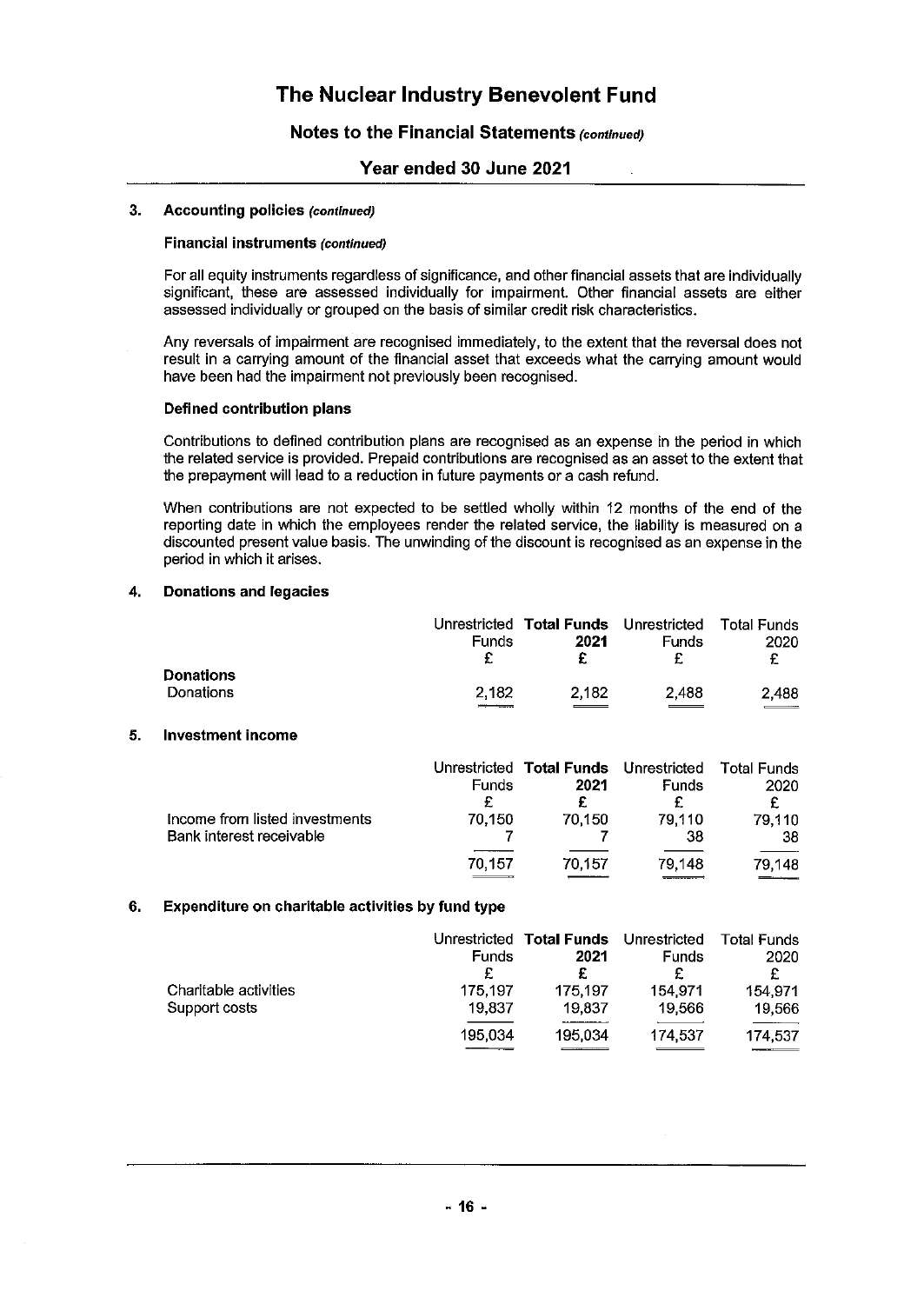### Notes to the Financial Statements (continued)

### Year ended 30 June 2021

#### 7. Expenditure on charitable activities by activity type

|                       | <b>Activities</b><br>undertaken<br>directly<br>£ | Support<br>costs | Total funds<br>2021 | Total fund<br>2020<br>£ |
|-----------------------|--------------------------------------------------|------------------|---------------------|-------------------------|
| Charitable activities | 175,197                                          | -                | 175,197             | 154.971                 |
| Governance costs      | $\overline{\phantom{a}}$                         | 19,837           | 19.837              | 19,566                  |
|                       | 175,197                                          | 19,837           | 195,034             | 174,537                 |

#### 8. Net gains/(losses) on investments

|                                                     | <b>Funds</b><br>£ | Unrestricted Total Funds Unrestricted<br>2021<br>£ | <b>Funds</b><br>£ | <b>Total Funds</b><br>2020<br>£ |
|-----------------------------------------------------|-------------------|----------------------------------------------------|-------------------|---------------------------------|
| Gains/(losses) on listed investments                | 586,501           | 586,501                                            | (83,851)          | (83, 851)                       |
|                                                     |                   |                                                    |                   |                                 |
| Independent examination fees                        |                   |                                                    |                   |                                 |
|                                                     |                   |                                                    | 2021<br>£         | 2020<br>£                       |
| Fees payable to the independent examiner for:       |                   |                                                    |                   |                                 |
| Independent examination of the financial statements |                   |                                                    | 2,043             | 2.040                           |
|                                                     |                   |                                                    |                   |                                 |

### 10. Staff costs

9.

|                                         | The total staff costs and employee benefits for the reporting period are analysed as follows: |        |
|-----------------------------------------|-----------------------------------------------------------------------------------------------|--------|
|                                         | 2021                                                                                          | 2020   |
|                                         | £                                                                                             |        |
| Wages and salaries                      | 72.065                                                                                        | 68,877 |
| Social security costs                   | 2.602                                                                                         | 3.141  |
| Employer contributions to pension plans | 5.526                                                                                         | 5,289  |
|                                         | 80,193                                                                                        | 77,307 |
|                                         |                                                                                               |        |

The average head count of employees during the year was 3 (2020: 3).

No employee received employee benefits of more than £60,000 during the year (2020: Nil).

### 11. Trustee remuneration and expenses

Trustees received no remuneration for their services in the year (2020 £Nil).

During the year the charity paid fees totalling £10,722 (2020: £10,725) to Frost and Company Chartered Accountants, a business in which Mr S Frost, a Trustee, is a partner. These fees were for accountancy services under normal commercial terms.

Included in prepayments is a balance of £1,611 (2020: £3,568) owed to Frost & Company and included in accruals is an amount of £2,916 (2020: £3,655) owed to Frost & Company.

During the year, there were no reimbursements for travel & accommodation costs to the 8 trustees (2020: £1,596 for 8 trustees).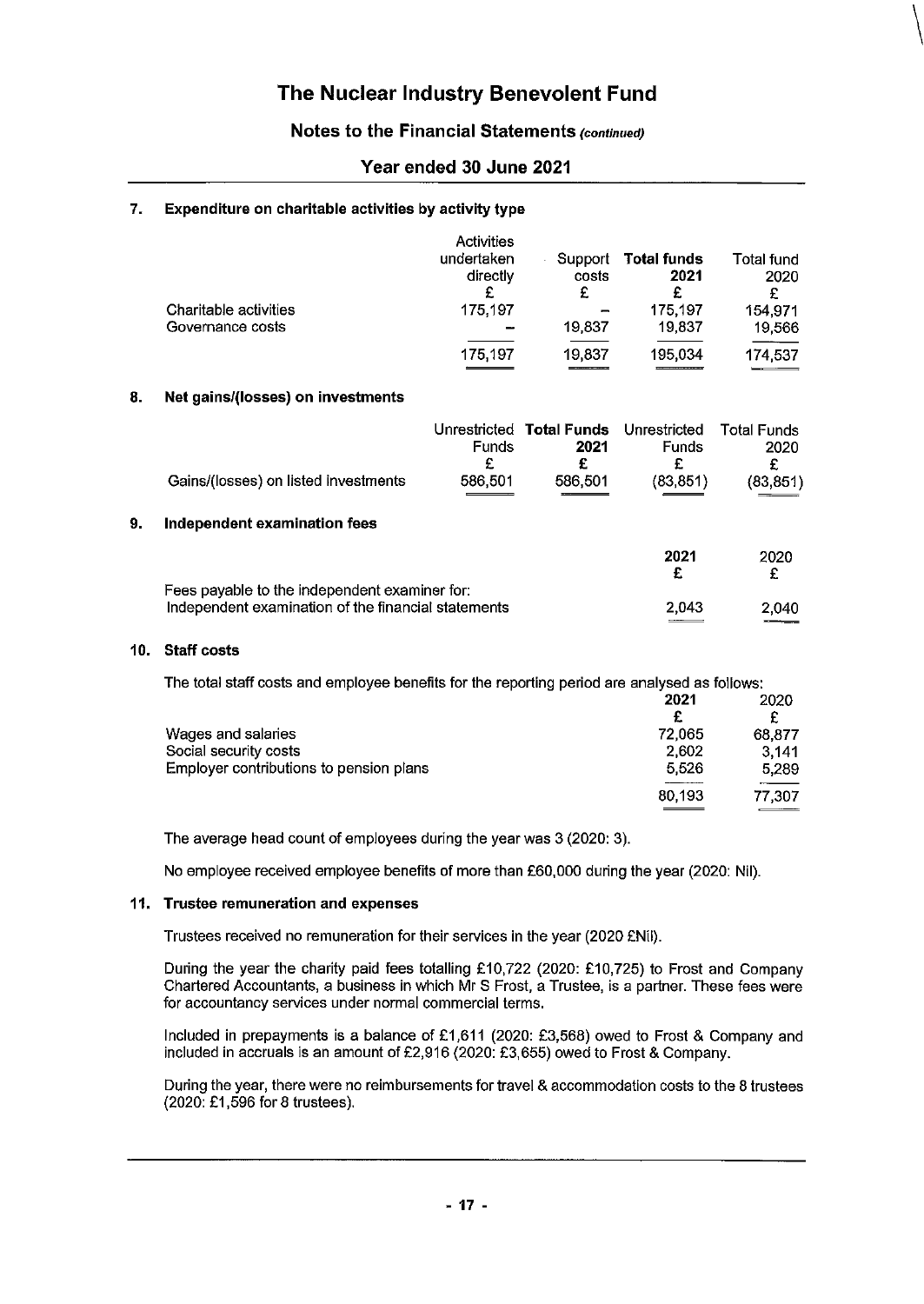### Notes to the Financial Statements (continued)

### Year ended 30 June 2021

### 12. Investments

|                                                                         | Listed<br>investments<br>£ |
|-------------------------------------------------------------------------|----------------------------|
| <b>Cost or valuation</b>                                                |                            |
| At 1 July 2020                                                          | 3,150,785                  |
| Additions                                                               |                            |
| Disposals                                                               | (117, 450)                 |
| Fair value movements                                                    | 586,501                    |
| At 30 June 2021                                                         | 3,619,836                  |
| Impairment<br>At 1 July 2020 and 30 June 2021<br><b>Carrying amount</b> |                            |
| At 30 June 2021                                                         | 3,619,836                  |
| At 30 June 2020                                                         | 3,150,785                  |

All investments shown above are held at valuation.

### Financial assets held at fair value

The Charity's investments are managed by Rathbone Investment Management Limited, who provide a valuation at the year-end date. Investments in equities and fixed interest securities are all traded in quoted public markets, primarily the London Stock Exchange. Holdings in common investment funds, unit trusts and open-ended investment companies are at the bid price. The basis of fair value for quoted investments is equivalent to the market value, using bid price. Asset sales and purchases are recognised at the date of trade at cost (that is their transaction value).

### 13. Debtors

14.

|                                                | 2021<br>£ | 2020<br>£ |
|------------------------------------------------|-----------|-----------|
| Trade debtors                                  | (19,000)  | (15,000)  |
| Prepayments and accrued income                 | 1,968     | 3,918     |
| Other debtors                                  | 75,613    | 77,312    |
|                                                | 58,581    | 66,230    |
| Creditors: amounts falling due within one year |           |           |
|                                                | 2021<br>£ | 2020<br>£ |
| Trade creditors                                | 2.088     | 50        |

| Trade creditors                 | 2.088 | 50    |
|---------------------------------|-------|-------|
| Accruals and deferred income    | 5.196 | 5.935 |
| Social security and other taxes | 2.062 | 1.018 |
|                                 | 9.346 | 7.003 |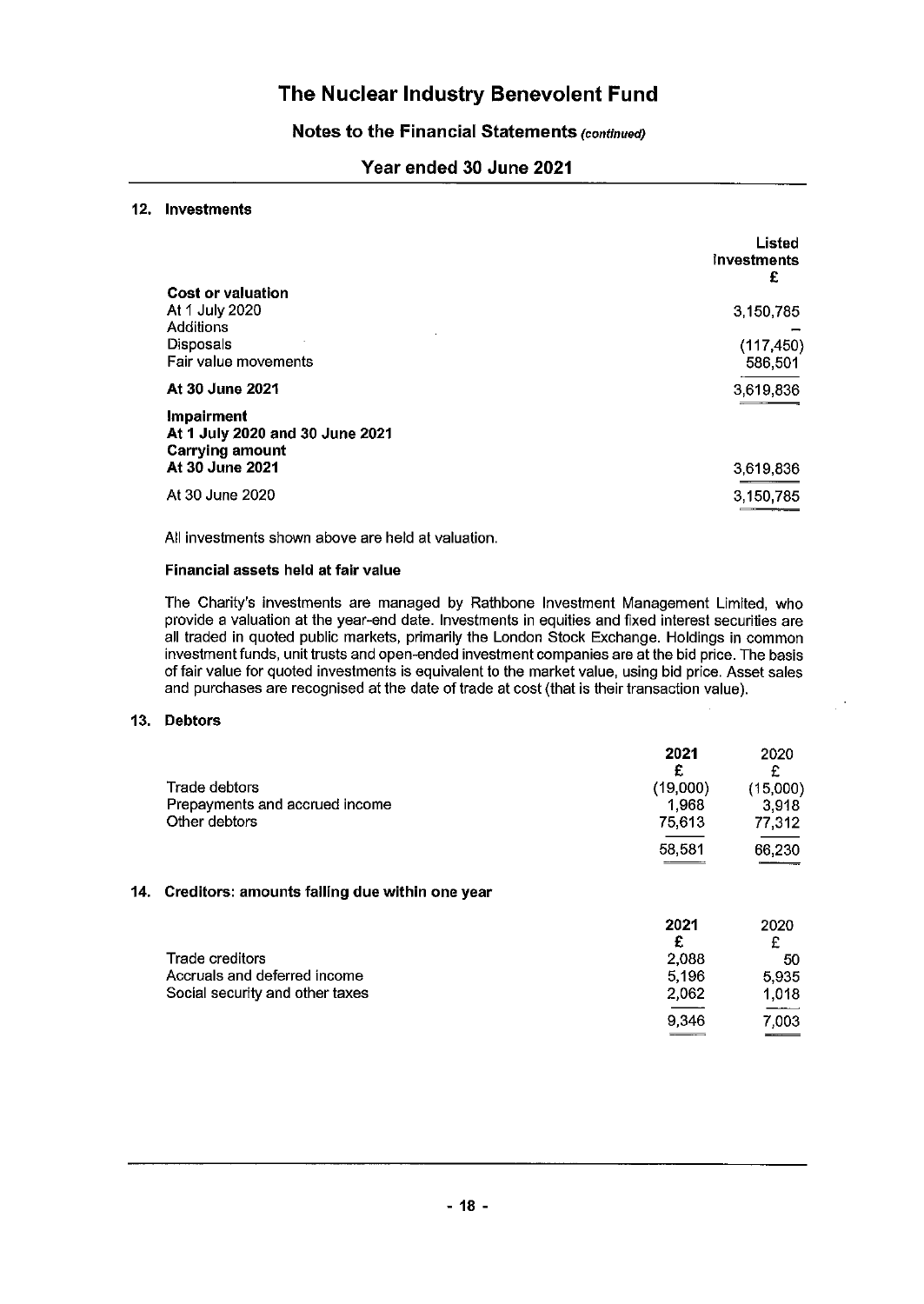### Notes to the Financial Statements (continued)

### Year ended 30 June 2021

### 15. Pensions and other post retirement benefits

### Defined contribution plans

The amount recognised in income or expenditure as an expense in relation to defined contribution plans was £5,526 (2020: £5,289).

### 16. Analysis of charitable funds

### **Unrestricted funds**

|               |             |        |             |           | At                    |
|---------------|-------------|--------|-------------|-----------|-----------------------|
|               | At          |        |             |           | Gains and 30 June 202 |
|               | 1 July 2020 | Income | Expenditure | losses    |                       |
|               |             |        |             |           |                       |
| General funds | 3,258,176   | 72,339 | (195,034)   | 586,501   | 3,721,982             |
|               |             |        |             |           |                       |
|               | At          |        |             | Gains and | At                    |
|               | 1 July 2019 | Income | Expenditure |           | losses 30 June 2020   |
|               |             |        |             |           |                       |
| General funds | 3,434,928   | 81,636 | (174,537)   | (83, 851) | 3,258,176             |
|               |             |        |             |           |                       |

### 17. Analysis of net assets between funds

|                                                                    | Funds<br>£                      | Unrestricted Total Funds<br>2021<br>£ |
|--------------------------------------------------------------------|---------------------------------|---------------------------------------|
| Investments<br><b>Current assets</b><br>Creditors less than 1 year | 3,619,836<br>111.492<br>(9,346) | 3,619,836<br>111,492<br>(9, 346)      |
| <b>Net assets</b>                                                  | 3721,982                        | 3,721,982                             |
|                                                                    | Unrestricted<br>Funds<br>£      | <b>Total Funds</b><br>2020<br>£       |
| Investments<br><b>Current assets</b><br>Creditors less than 1 year | 3,150,785<br>114,394<br>(7,003) | 3,150,785<br>114,394<br>(7,003)       |
| <b>Net assets</b>                                                  | 3,258,176                       | 3,258,176                             |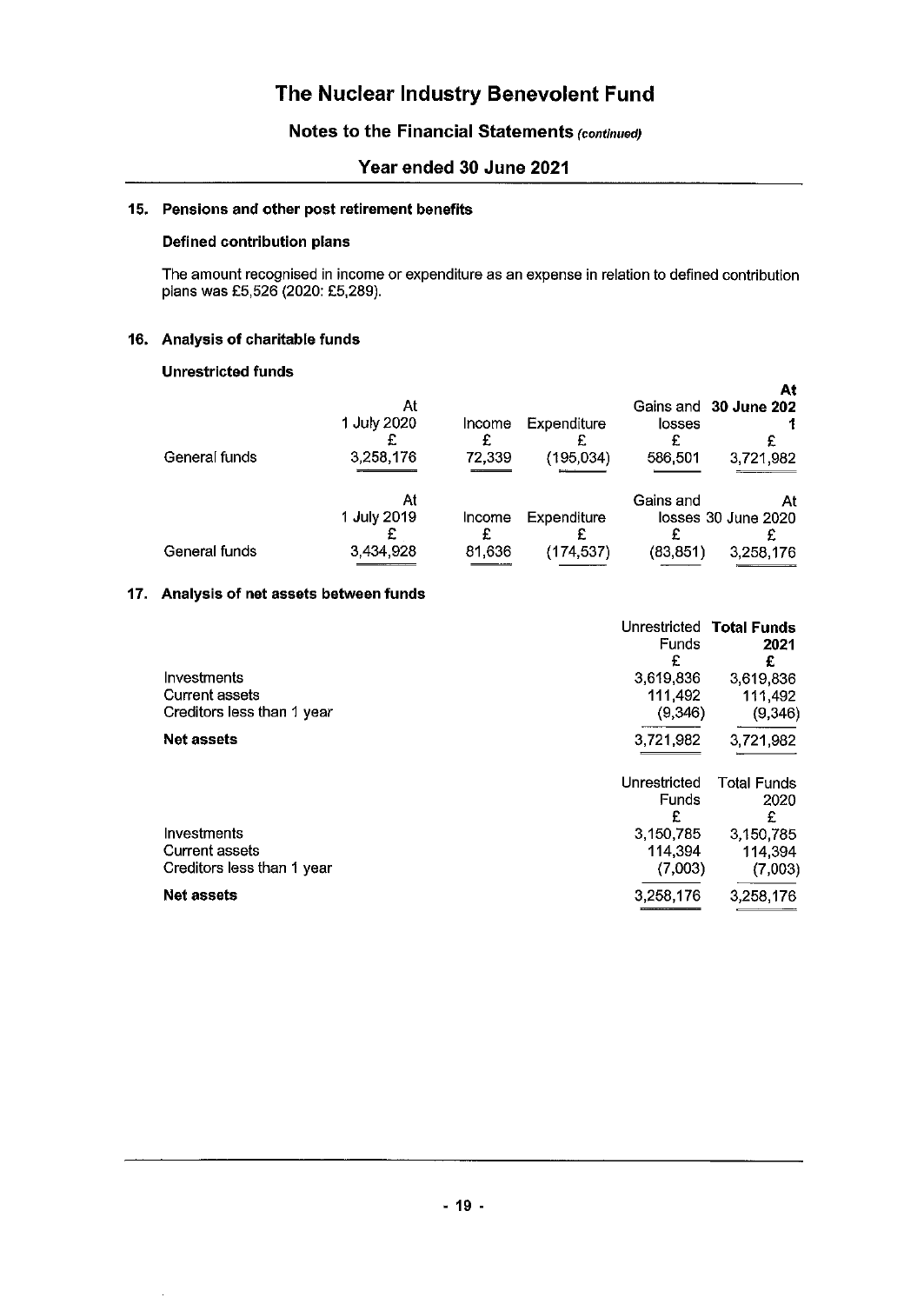**Management Information** 

Year ended 30 June 2021

The following pages do not form part of the financial statements.

 $\sim 10$ 

 $\bar{z}$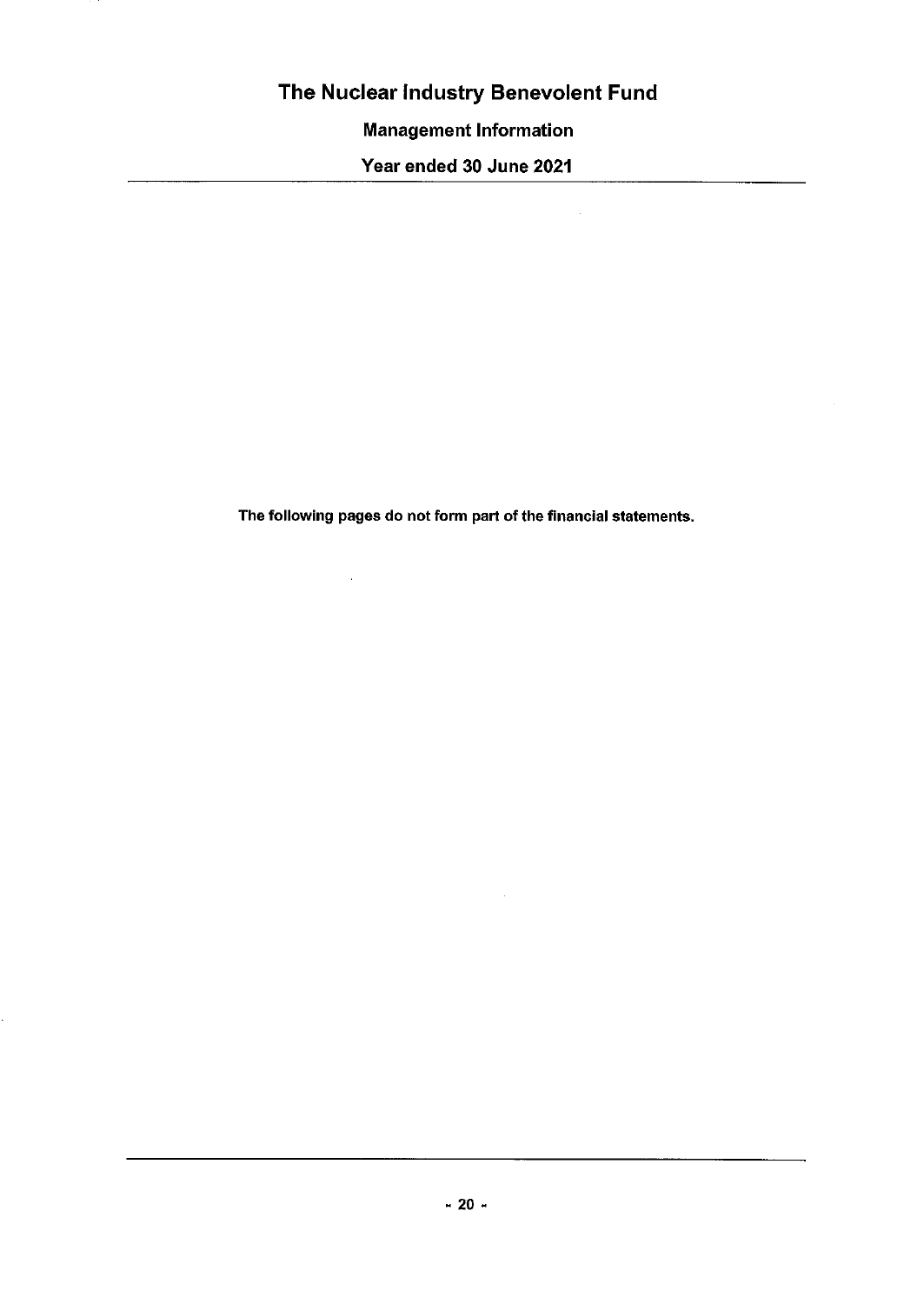## **Detailed Statement of Financial Activities**

# Year ended 30 June 2021

|                                                                   | 2021<br>£    | 2020<br>£     |
|-------------------------------------------------------------------|--------------|---------------|
| Income and endowments<br><b>Donations and legacies</b>            |              |               |
| Donations                                                         | 2,182        | 2,488         |
| <b>Investment income</b>                                          |              |               |
| Income from listed investments<br>Bank interest receivable        | 70,150<br>7  | 79,110<br>38  |
|                                                                   | 70,157       | 79,148        |
| <b>Total income</b>                                               | 72,339       | 81,636        |
| <b>Expenditure</b><br><b>Expenditure on charitable activities</b> |              |               |
| Wages and salaries                                                | 72,065       | 68,877        |
| <b>Employer's NIC</b>                                             | 2,602        | 3,141         |
| Pension costs                                                     | 5,526        | 5,289         |
| Rent                                                              | 10,294       |               |
| Rates and water                                                   | 522          | 10,053<br>566 |
| Repairs and maintenance                                           | 80           | 103           |
| Insurance                                                         | 564          | 522           |
| Other motor/travel costs                                          |              | 2,886         |
| Legal and professional fees                                       | 14,094       | 14,255        |
| Telephone                                                         | 1,993        | 2,449         |
| Other office costs                                                | 300          |               |
| Grants payable                                                    | 46,038       | 538           |
| <b>Bursaries</b>                                                  | 21,802       | 53,311        |
| Subscriptions                                                     | 638          |               |
| Investment management fees                                        |              | 658           |
| Staff welfare                                                     | 6,682<br>162 |               |
| Bank charges                                                      | 119          | 408           |
| Computer costs                                                    | 2,599        | 157           |
| Bad debt provision                                                |              | 2,429         |
|                                                                   | 4,000        | 2,000         |
| Office equipment & fixtures                                       |              | 2,812         |
| Web site & promotion<br>Sponsorship                               | 4,954        | 1,803         |
|                                                                   |              | 2,280         |
|                                                                   | 195,034      | 174,537       |
| <b>Total expenditure</b>                                          | 195,034      | 174,537       |
| Net gains/(losses) on investments                                 |              |               |
| Gains/(losses) on listed investments                              | 586,501      | (83, 851)     |
| Net income/(expenditure)                                          | 463,806      | (176, 752)    |

 $\sim$